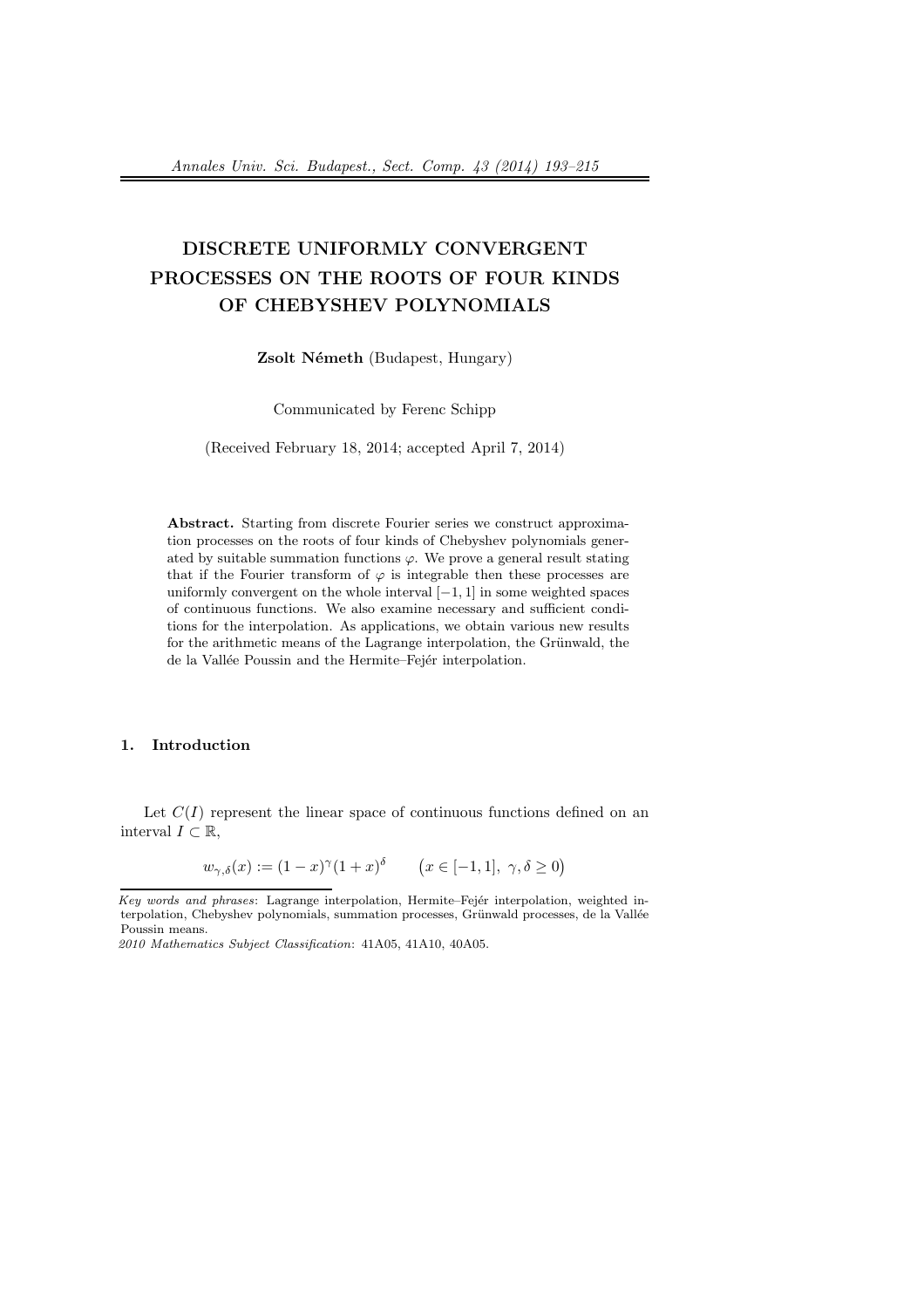be a weight function and define the weighted function space

$$
C_{w_{\gamma,\delta}} := \Big\{ f \in C(-1,1) \mid \lim_{\pm 1} (fw_{\gamma,\delta}) = 0 \Big\},\,
$$

if  $\gamma, \delta > 0$ . Otherwise, if  $\gamma = 0$  (respectively  $\delta = 0$ ) let  $C_{w_{\gamma,\delta}}$  consists of all continuous functions on  $(-1, 1]$  (respectively on  $[-1, 1]$ ) and

$$
\lim_{-1}(fw_{\gamma,\delta}) = 0 \qquad \text{(resp. } \lim_{1}(fw_{\gamma,\delta}) = 0\text{)}.
$$

Finally, if  $\gamma = \delta = 0$  (i.e.  $w_{\gamma,\delta} \equiv 1$ ) then let  $C_{w_{\gamma,\delta}} = C[-1,1]$ .

Then

$$
||f||_{w_{\gamma,\delta}} := ||fw_{\gamma,\delta}||_{\infty} := \max_{x \in [-1,1]} |(fw_{\gamma,\delta})(x)| \qquad (f \in C_{w_{\gamma,\delta}})
$$

is a norm on  $C_{w_{\gamma,\delta}}$  and  $(C_{w_{\gamma,\delta}}, \|\cdot\|_{w_{\gamma,\delta}})$  is a Banach space.

If  $X_M := \{x_{k,M}\} \subset (-1,1)$   $(M \in \mathbb{N}^+ := \{1,2,\ldots\})$  is an interpolatory matrix, that is

$$
-1 < x_{M,M} < x_{M-1,M} < \cdots < x_{2,M} < x_{1,M} < 1
$$

and  $f : [-1, 1] \to \mathbb{R}$  is a given function then we denote the Lagrange interpolation polynomial of f on  $X_M$  by  $L_M(f, X_M, \cdot)$ .

Using [25, Theorem 2.2] we have a Faber type result for the weighted approximation of the Lagrange interpolation, namely if  $\gamma, \delta \geq 0$  then for the matrix of nodes  $X_M$  there exists a function  $f \in C_{w_{\gamma,\delta}}$  for which the relation

(1.1) 
$$
||f - L_M(f, X_M, \cdot)||_{w_{\gamma, \delta}} \to 0 \text{ as } n \to +\infty
$$

does not hold.

Therefore we can ask how to construct such discrete processes which are uniformly convergent in suitable spaces of continuous functions.

One possibility to achieve this aim is to loosen the strict condition on the degree of interpolating polynomials (see [15, Chapter II], [18], [24], [7]). The success of a construction like this strongly depends on the matrix of nodes.

Another way to obtain uniformly convergent processes is to consider suitable means of the Lagrange interpolation polynomials (see [20], [21]).

In this paper we use a mixture of the above techniques to obtain wide classes of uniformly convergent weighted processes on the roots of the four kinds of Chebyshev polynomials using a summation function  $\varphi$ .

Let  $w_{\alpha,\beta}(x) := (1-x)^{\alpha}(1+x)^{\beta}$  be a Jacobi weight  $(\alpha,\beta > -1)$  and consider the sequence of *orthonormal* polynomials  $p_j^{(\alpha,\beta)}(x)$  having positive main coefficients  $(j \in \mathbb{N} := \{0, 1, ...\})$  with respect to the weight  $w_{\alpha,\beta}$ :

(1.2) 
$$
\int_{-1}^{1} p_i^{(\alpha,\beta)}(x) p_j^{(\alpha,\beta)}(x) w_{\alpha,\beta}(x) dx = \delta_{i,j} \qquad (i,j \in \mathbb{N}).
$$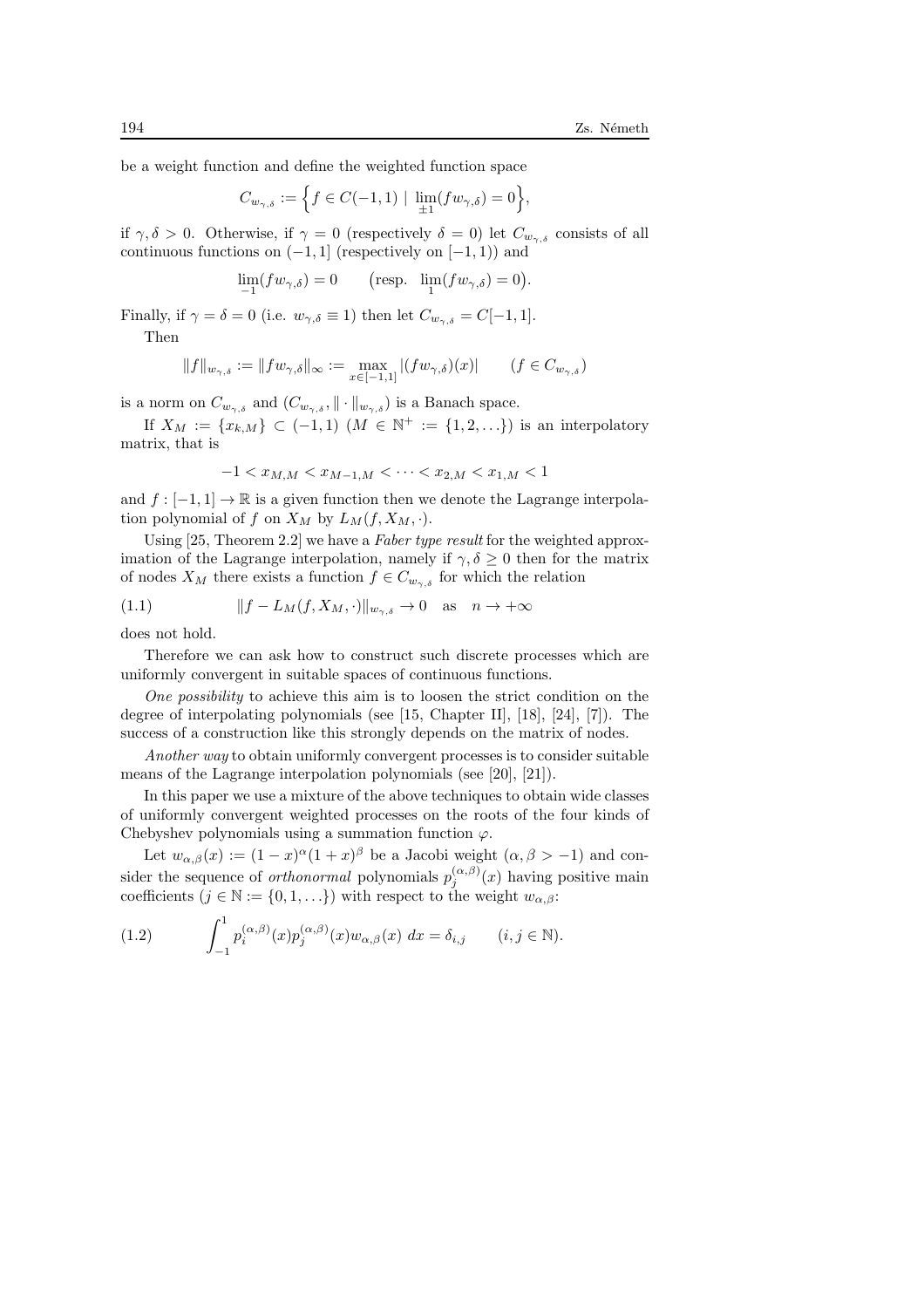Let us denote by

$$
X_M^{(\alpha,\beta)} := \{x_{k,M} := x_{k,M}^{(\alpha,\beta)} : k = 1,2,\ldots,M\} \qquad (M \in \mathbb{N}^+)
$$

the M different roots of  $p_M^{(\alpha,\beta)}$ , indexed in decreasing order.

The Lagrange interpolation polynomial of a function f on  $X_M^{(\alpha,\beta)}$ M  $(M \in \mathbb{N}^+)$  will be denoted by  $L_M(f, X_M^{(\alpha,\beta)}, \cdot)$  and can be expressed (see [16, Theorem 3.2.2 and 3.4.6]) as

(1.3) 
$$
L_M(f, X_M^{(\alpha,\beta)}, x) = \sum_{j=0}^{M-1} c_{j,M}(f) p_j^{(\alpha,\beta)}(x) \qquad (x \in [-1,1]),
$$

where

(1.4) 
$$
c_{j,M}(f) := c_{j,M}^{(\alpha,\beta)}(f) = \sum_{k=1}^{M} f(x_{k,M}) p_j^{(\alpha,\beta)}(x_{k,M}) \lambda_{k,M}^{(\alpha,\beta)}
$$

for  $j = 0, 1, ..., M - 1$ , and  $\lambda_{k,M}^{(\alpha,\beta)}$  denote the Christoffel numbers with respect to the weight  $w_{\alpha,\beta}$ .

The definition of the coefficients  $c_{j,M}^{(\alpha,\beta)}(f)$  may be extended for all  $j \in \mathbb{N}$  by the above formula (1.4), and the series

(1.5) 
$$
\sum_{j \in \mathbb{N}} c_{j,M}(f) p_j^{(\alpha,\beta)}
$$

can be considered as a discrete Fourier series of f.

Section 2. contains the construction of  $\varphi$ -summations for the parameters  $|\alpha| = |\beta| = \frac{1}{2}$ . We discuss the convergence and the interpolation property of these processes in general.

In Section 3. we consider some well-known methods, i.e. the arithmetic means of Lagrange interpolation; the Grünwald, de la Vallée Poussin and Hermite–Fejér interpolations.

The proofs of our statements can be found in Section 4.

#### 2. General results

We shall consider only the special cases

(2.1) 
$$
|\alpha| = |\beta| = \frac{1}{2}
$$
,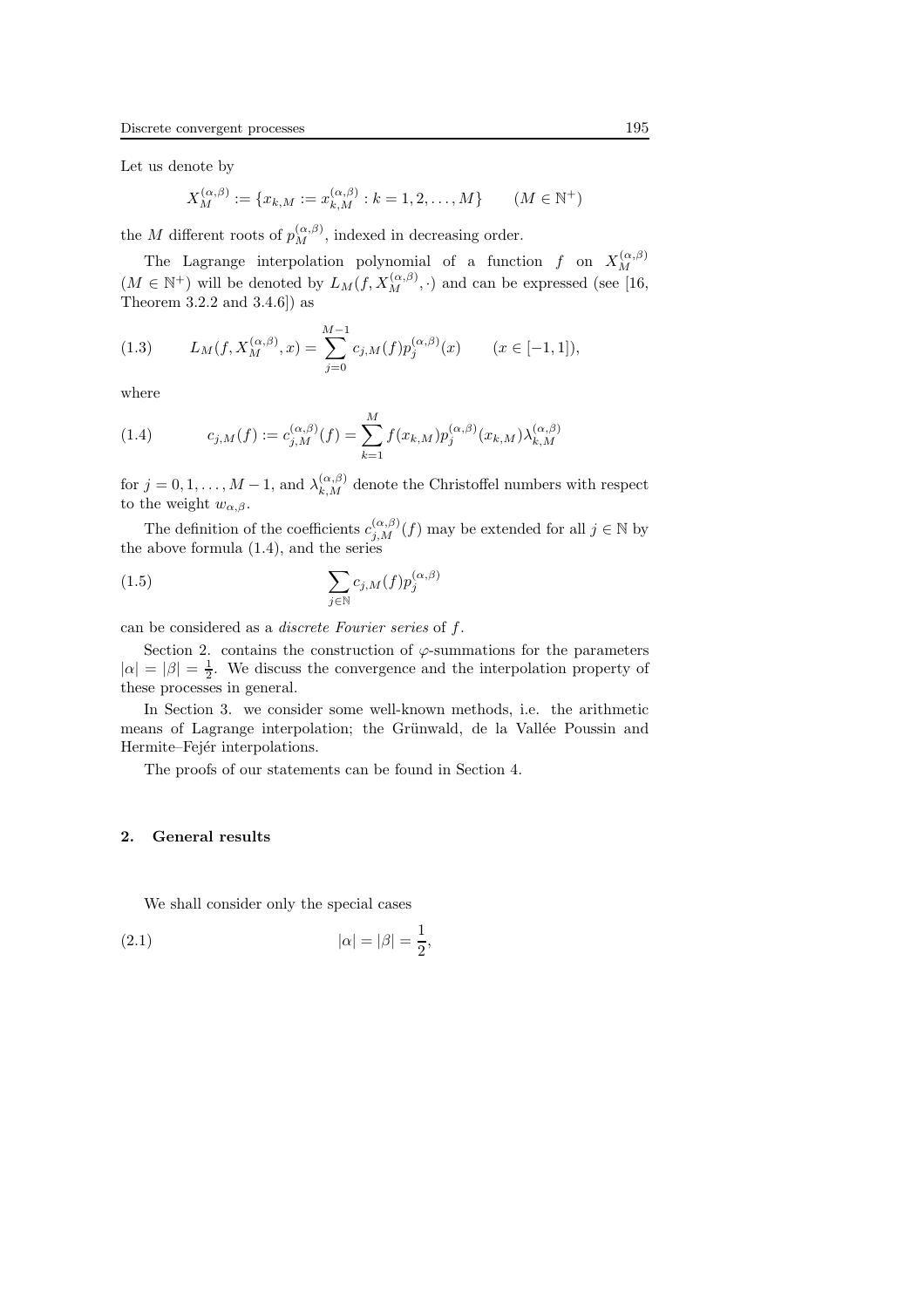i.e. the node systems  $X_M^{(\alpha,\beta)}$  contains the roots of one of the four kinds of Chebyshev polynomials. With the notations  $x = \cos \vartheta, x \in [-1,1], \vartheta \in$  $\in [0, \pi]$  we recall the orthonormal first, second, third and fourth kind Chebyshev polynomials, respectively:

(2.2) 
$$
p_n^{\left(-\frac{1}{2}, -\frac{1}{2}\right)}(x) = \sqrt{\frac{2}{\pi}}T_n(x) = \sqrt{\frac{2}{\pi}}\cos n\vartheta
$$

if  $n \in \mathbb{N}^+$  and

$$
p_0^{\left(-\frac{1}{2}, -\frac{1}{2}\right)}(x) = \sqrt{\frac{1}{\pi}}T_0(x) = \sqrt{\frac{1}{\pi}}.
$$

(2.3) 
$$
p_n^{\left(\frac{1}{2},\frac{1}{2}\right)}(x) = \sqrt{\frac{2}{\pi}}U_n(x) = \sqrt{\frac{2}{\pi}}\frac{\sin((n+1)\vartheta)}{\sin \vartheta},
$$

(2.4) 
$$
p_n^{\left(-\frac{1}{2},\frac{1}{2}\right)}(x) = \sqrt{\frac{1}{\pi}}V_n(x) = \sqrt{\frac{1}{\pi}}\frac{\cos(2n+1)\frac{\vartheta}{2}}{\cos\frac{\vartheta}{2}},
$$

(2.5) 
$$
p_n^{\left(\frac{1}{2}, -\frac{1}{2}\right)}(x) = \sqrt{\frac{1}{\pi}} W_n(x) = \sqrt{\frac{1}{\pi}} \frac{\sin(2n+1)\frac{\vartheta}{2}}{\sin\frac{\vartheta}{2}}.
$$

For these  $\alpha$  and  $\beta$ , let us define the values

(2.6) 
$$
\gamma := \frac{\alpha}{2} + \frac{1}{4}
$$
 and  $\delta := \frac{\beta}{2} + \frac{1}{4}$ .

Fix a summation function  $\varphi : [0, +\infty) \to \mathbb{R}$  with supp  $\varphi \subset [0, 1]$ . For a function  $f \in C_{w_{\gamma,\delta}}$  we define the  $\varphi$ -means of the discrete Fourier series (1.5) on the node system  $X_M^{(\alpha,\beta)}$  as

(2.7) 
$$
S_{n,M}^{\varphi}\left(f, X_M^{(\alpha,\beta)}, x\right) := \sum_{j=0}^n \varphi\left(\frac{j+\gamma+\delta}{n+2\gamma+2\delta}\right) c_{j,M}(f) p_j^{(\alpha,\beta)}(x)
$$

$$
\left(x \in [-1,1]; M \in \mathbb{N}^+; n \in \mathbb{N}\right),
$$

where the coefficients  $c_{j,M}(f)$  are given by (1.4). The degree of this polynomial  $is \leq n$ . Note that the above polynomials have simple explicit, easily computable forms (the exact roots are known).

**Remark.** We remark that the "usual" way to define  $\varphi$  summation polynomials would be by the formula (cf. e.g. [19], [17])

$$
\sum_{j=0}^{n} \varphi\left(\frac{j}{n}\right) c_{j,M}(f) p_j^{(\alpha,\beta)}(x) \qquad \left(x \in [-1,1], f \in C_{w_{\gamma,\delta}}, n \in \mathbb{N}\right).
$$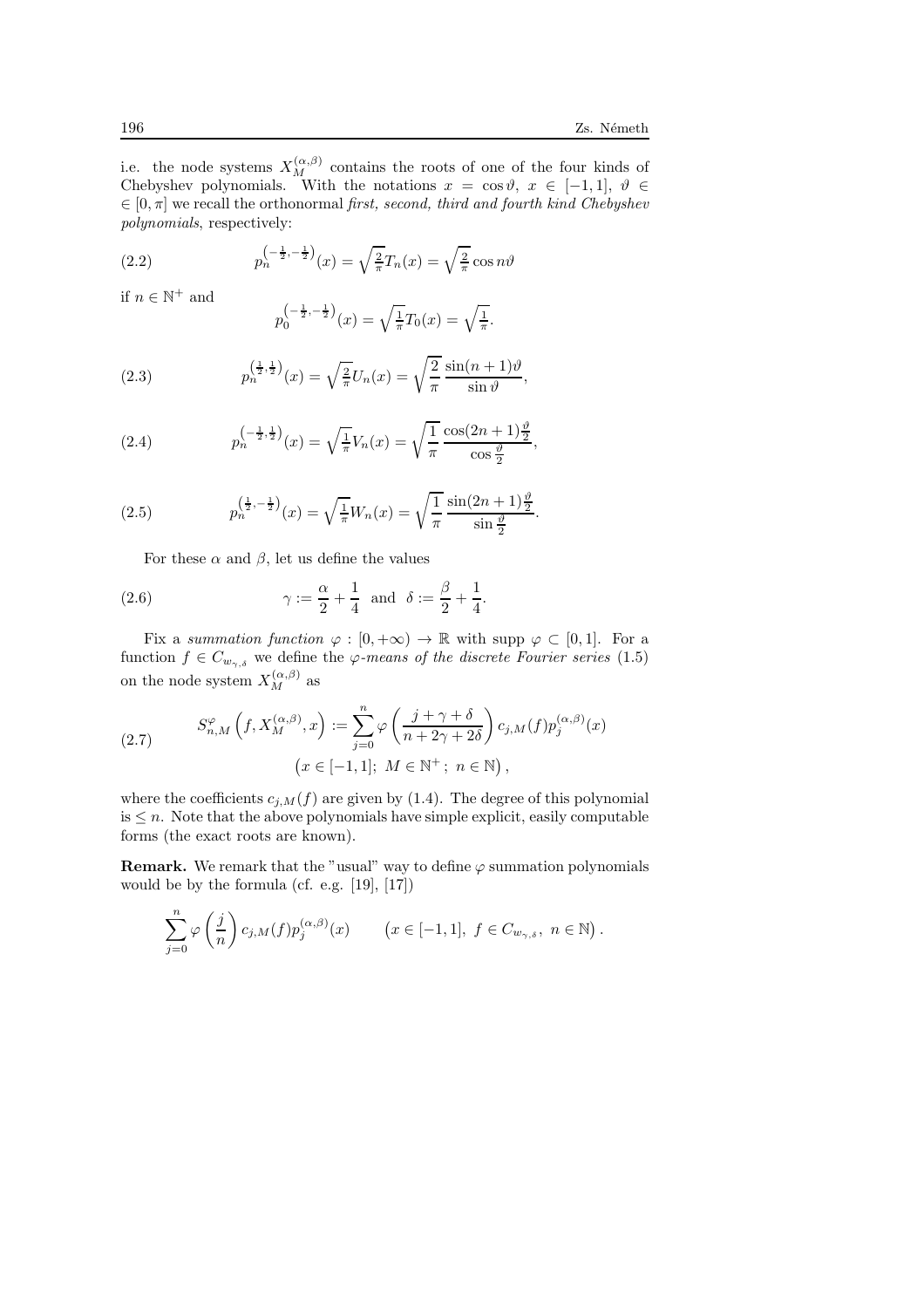From the two-parameter operator family  $(S_{n,M}^{\varphi}, n, M \in \mathbb{N})$  we can choose a one-parameter family using two arbitrary index sequences  $(n_m, m \in \mathbb{N})$  for the degree, and  $(M_m, m \in \mathbb{N})$  for the number of nodes. Thus we obtain a sequence of bounded linear operators

(2.8) 
$$
S_{n_m,M_m}^{\varphi}: C_{w_{\gamma,\delta}} \to \mathcal{P}_{n_m} \qquad (m \in \mathbb{N}),
$$

where  $P_m$  denotes the linear space of algebraic polynomials of degree  $\leq m$ .

Denote by  $L^1(\mathbb{R}^+)$  ( $\mathbb{R}^+ := [0, +\infty)$ ) the linear space of measurable functions  $g: \mathbb{R}^+ \to \mathbb{R}$  for which the Lebesgue integral  $\int_{\mathbb{R}^+} |g|$  is finite. The function

$$
||g||_{L^1(\mathbb{R}^+)} := \int_{\mathbb{R}^+} |g| \qquad (g \in L^1(\mathbb{R}^+))
$$

is a norm on  $L^1(\mathbb{R}^+)$  and  $(L^1(\mathbb{R}^+), \|\cdot\|_{L^1(\mathbb{R}^+)})$  is a Banach space.

The (cosine) Fourier transform of  $g \in L^1(\mathbb{R}^+)$  is defined by

$$
\hat{g}(x) := \frac{1}{\pi} \int_0^{+\infty} g(t) \cos(tx) dt \qquad (x \in \mathbb{R}^+).
$$

The following theorem shows that if the Fourier transform of a suitable summation function  $\varphi$  is Lebesgue integrable on  $\mathbb{R}^+$  then a sequence of polynomials (2.7) tends to f uniformly for any f from the weighted space  $C_{w_{\gamma,\delta}}$ .

**Theorem 2.1.** Let  $|\alpha| = |\beta| = \frac{1}{2}$  and  $(\gamma, \delta)$  is given by (2.6). Suppose that  $\varphi : [0, +\infty) \to \mathbb{R}$  is a continuous function with supp  $\varphi \subset [0, 1]$  and  $\varphi(0) = 1$ , moreover

$$
n_m \to +\infty
$$
  $(m \to +\infty)$  and  $n_m \leq 2M_m$ .

If  $\hat{\varphi} \in L^1(\mathbb{R}^+)$  then for any  $f \in C_{w_{\gamma,\delta}}$  we have

(2.9) 
$$
||f - S_{n_m,M_m}^{\varphi}(f, X_{M_m}^{(\alpha,\beta)}, \cdot)||_{w_{\gamma,\delta}} \to 0 \quad (m \to +\infty),
$$

where the polynomials  $S_{n_m,M_m}^{\varphi}$  are defined by (2.7).

The direct verification of  $\hat{\varphi} \in L^1(\mathbb{R}^+)$  is generally not easy, but the following sufficient condition is known.

**Theorem A.** ([12, p. 176]) If  $g : \mathbb{R}^+ \to \mathbb{R}$  is a continuous function supported in [0, 1], and  $g \in \text{Lip}\,\eta \, (\eta > 1/2)$  on [0, 1] then  $\hat{g} \in L^1(\mathbb{R}^+)$ .

Using these results one can easily choose the summation function  $\varphi$  such that the conditions of Theorem A hold, and construct many uniformly convergent discrete processes with simple computable explicit forms.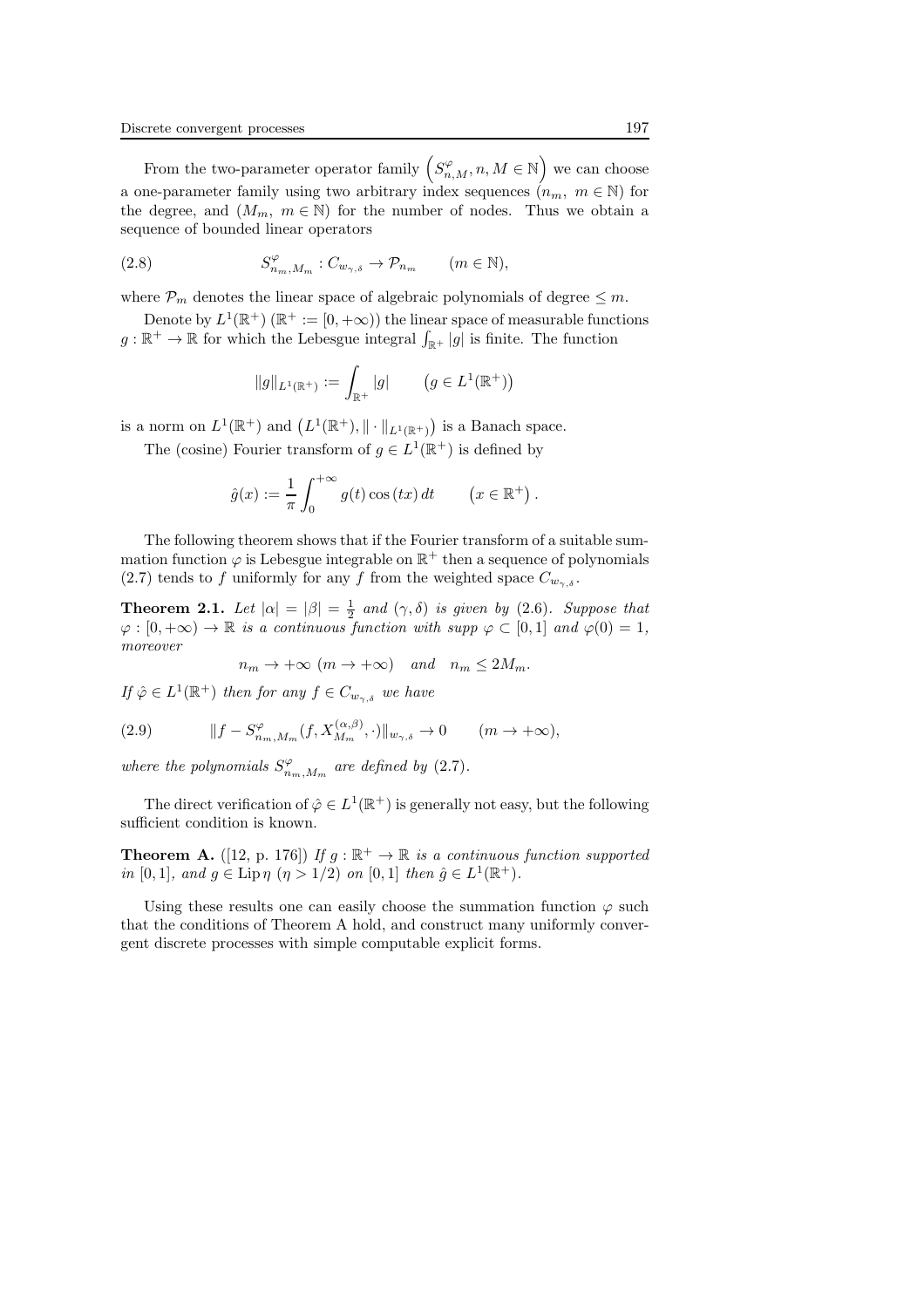**Remarks. 1.** G.M. Natanson and V.V. Zuk [12, p. 168] proved that  $\varphi$ summation of trigonometric Fourier series is uniformly convergent if and only if the Fourier transform of  $\varphi$  is Lebesgue integrable. The order of convergence was investigated by L. Szili and P. Vértesi [19].

2. The first results with respect to the general  $\varphi$ -summability of *discrete* trigonometric Fourier series are due to F. Schipp and J. Bokor [13]. Their results are sharpened by L. Szili and P. Vértesi [19]. F. Schipp and F. Weisz [14]. investigated the multi-dimensional case. In [3] J. Bokor and F. Schipp studied another type discrete series.

3. In algebraic interpolation, a similar result was presented in [17] for the unweighted case.

We also investigate the interpolatory properties of the polynomials (2.7). The following theorem states that these polynomials interpolate the function  $f \in C_{w_{\gamma,\delta}}$  at the points  $X_M^{(\alpha,\beta)}$ , i.e.

$$
f(x_{k,M}) = S_{n_k,M_k}^{\varphi}(f, X_M^{(\alpha,\beta)}, x_{k,M}) \qquad (x_{k,M} \in X_M^{(\alpha,\beta)})
$$

if and only if some values of the summation function  $\varphi$  are symmetrical to the center  $(x_0, 1/2)$ , where

$$
x_0 = \frac{M + \gamma + \delta}{n + 2\gamma + 2\delta}.
$$

This property is displayed on Figure 1.



Figure 1.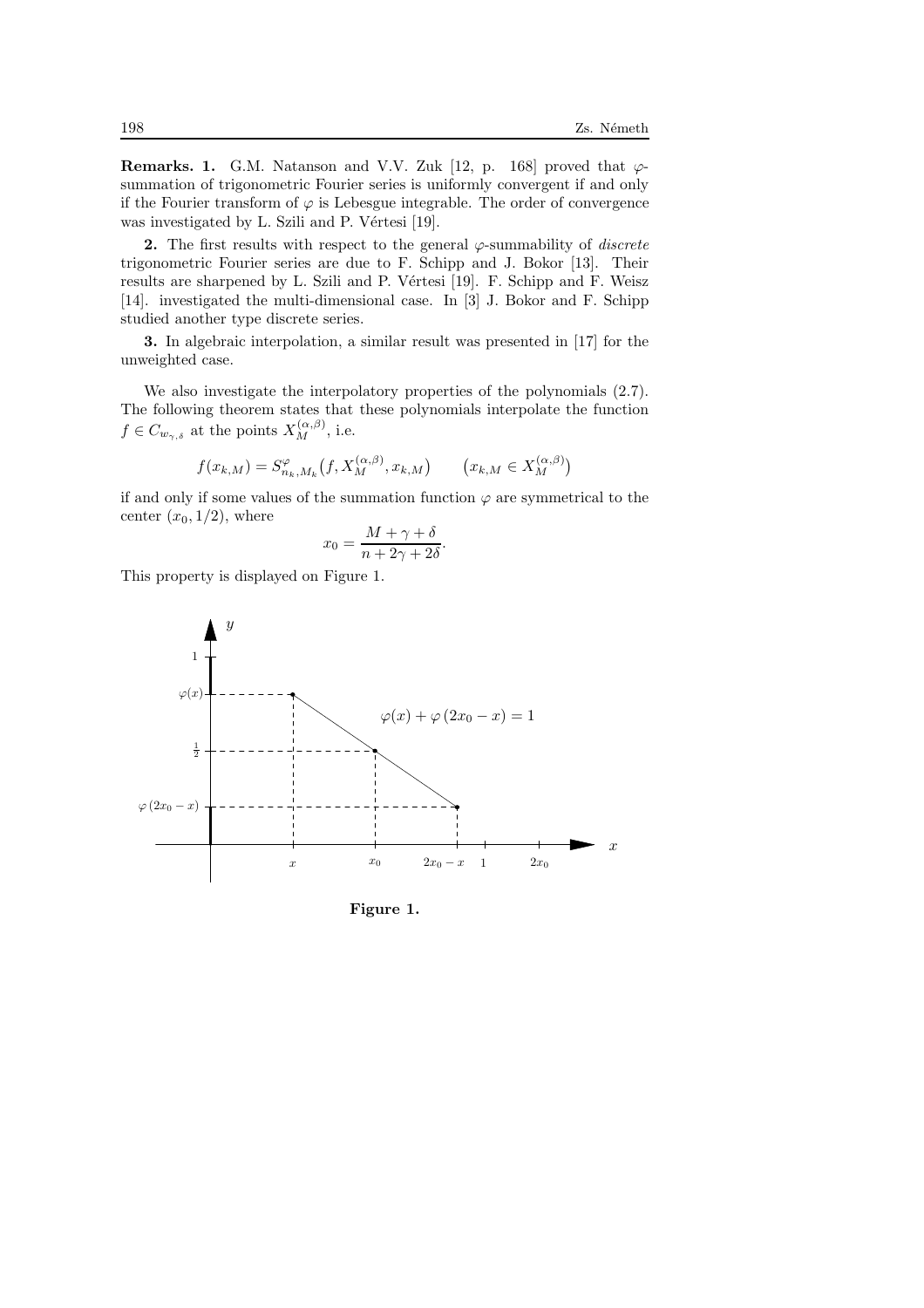**Theorem 2.2.** Let  $|\alpha| = |\beta| = \frac{1}{2}$  and  $\gamma, \delta \ge 0$  arbitrary real numbers, moreover suppose that  $M \geq 2$ ,  $M \leq n \leq 2M$   $(n, M \in \mathbb{N}^+)$  and  $\varphi : [0, +\infty) \to \mathbb{R}$ . The polynomial  $S^{\varphi}_{n,M}(f,X^{\left(\alpha,\beta\right)}_{M},x)$  interpolates the function  $f\in C_{w_{\gamma,\delta}}$  at the points  $X_M^{(\alpha,\beta)}$  if and only if

$$
\varphi\left(\frac{j+\delta+\gamma}{n+2\delta+2\gamma}\right)+\varphi\left(\frac{2M-j+\delta+\gamma}{n+2\delta+2\gamma}\right)=1
$$

for every  $j = 0, 1, \ldots, n, j \neq M$ .

Remark. Similar necessary and sufficient condition is known in the cases of trigonometric interpolation [19] and unweighted (algebraic) interpolation [17].

#### 3. Results in special cases

For a function  $f \in C_{w_{\gamma,\delta}}$  and  $M \in \mathbb{N}^+$  the *Lagrange interpolation* polynomials  $L_M(f, X_M^{(\alpha,\beta)}, \cdot)$  can be obtained as special cases of (2.7). Indeed, let  $n := M$  and

$$
\varphi_L(t) := \begin{cases} 1, & \text{if } t \in [0, 1] \\ 0, & \text{if } t \in (1, +\infty). \end{cases}
$$

Using Theorem 2.2 it is clear that  $S^{\varphi_L}_{M,M}(f,X_M^{(\alpha,\beta)},\cdot)$  interpolates f at the points  $X_M^{(\alpha,\beta)},$  and the degree of the summation polynomial cannot exceed  $M-1$ (since  $c_{M,M}(f) = 0$ , see Lemma 4.1), so it must be the Lagrange interpolation polynomial of f.

As we have already mentioned (see  $(1.1)$ ), the sequence of these polynomials generally does not tend uniformly to f in  $(C_{w_{\gamma,\delta}}, \|\cdot\|_{w_{\gamma,\delta}})$ .

#### 3.1. Arithmetic means of Lagrange interpolation

Let  $M \in \mathbb{N}^+$  and for  $m = 0, 1, ..., M - 1$  define the polynomials

$$
L_{m,M}(f, X_M^{(\alpha,\beta)}, x) := \sum_{j=0}^m c_{j,M}(f) p_j^{(\alpha,\beta)}(x), \qquad (f \in C_{w_{\gamma,\delta}}, x \in [-1,1]).
$$

Note that  $L_{M-1,M}(f, X_M, \cdot)$  is the Lagrange interpolation polynomial.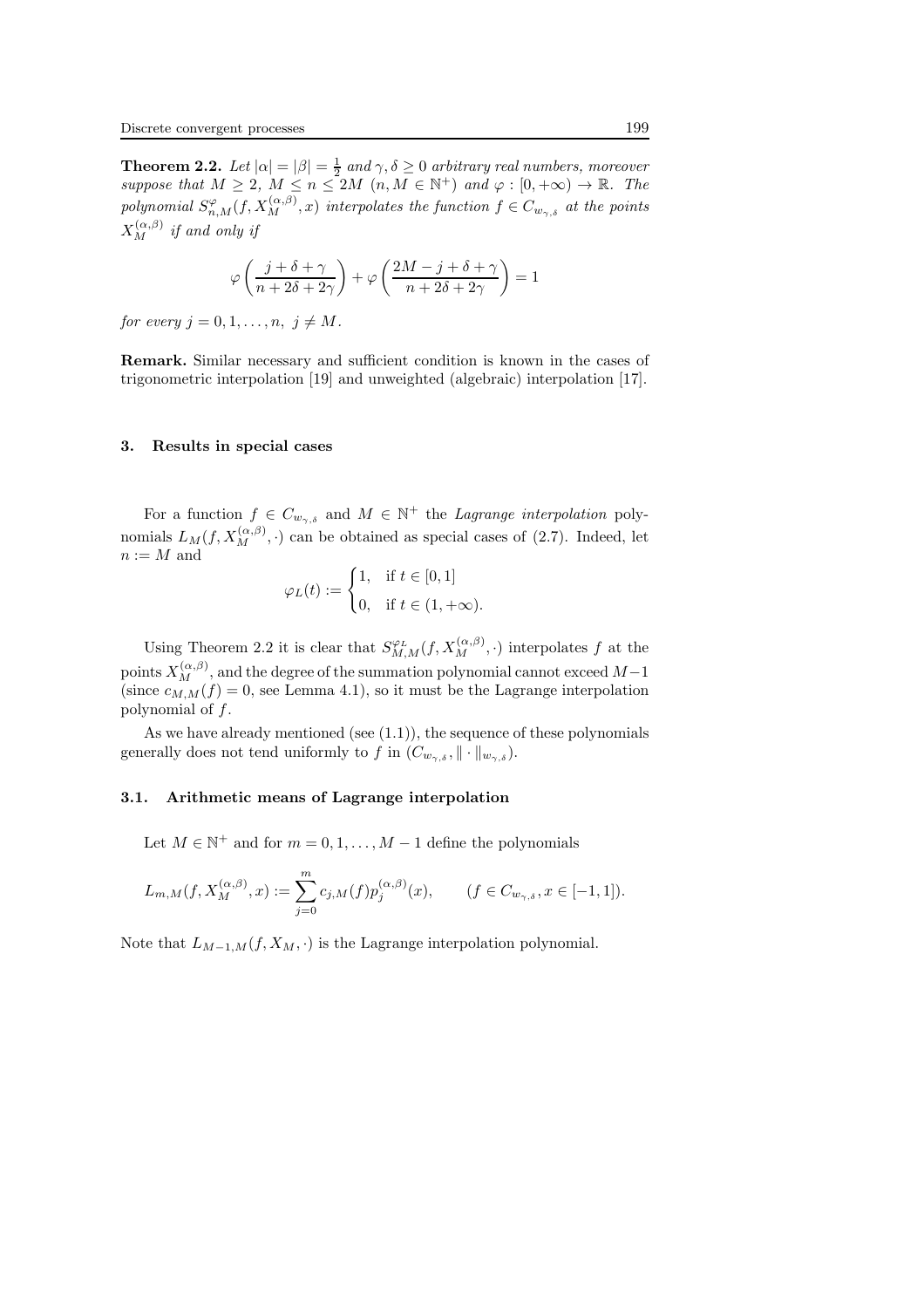We shall consider the following arithmetic means of Lagrange interpolation:

$$
\sigma_M(f,X_M^{(\alpha,\beta)},\cdot):=\frac{1}{M}\sum_{m=0}^{M-1}L_{m,M}(f,X_M^{(\alpha,\beta)},\cdot).
$$

**Theorem 3.1.** Let  $|\alpha| = |\beta| = \frac{1}{2}$  and  $(\gamma, \delta)$  is given by (2.6). Then for any  $f \in C_{w_{\gamma,\delta}}$  we have

$$
\lim_{M \to +\infty} \|f - \sigma_M(f, X_M^{(\alpha,\beta)}, \cdot)\|_{w_{\gamma,\delta}} = 0.
$$

**Remarks. 1.** Theorem 3.1 is a discrete version of Fejer's theorem about the  $(C, 1)$  summability of Fourier series. Analogue results in interpolation theory are due to S. N. Bernstein [1] and J. Marcinkiewicz [8] in the unweighted case.

2. The same result was already obtained in [21] (for more general parameters  $\alpha, \beta, \gamma, \delta$ , but our proof differs from the one presented there. A similar result was proved for the four kinds of Chebyshev nodes in [17], where the author supplemented the node systems with additional points instead of using weights.

**3.** We also note that by Theorem 2.2,  $\sigma_M(f, X_M^{(\alpha,\beta)}, \cdot)$  does not interpolate f at the points of  $X_M^{(\alpha,\beta)}$ .

## 3.2. Grünwald–Rogosinski type processes

Let us consider the summation function

$$
\varphi_G(t) := \begin{cases} \cos t\pi, & \text{if } t \in [0, \frac{1}{2}] \\ 0, & \text{if } t \in (\frac{1}{2}, +\infty). \end{cases}
$$

**Theorem 3.2.** Let  $|\alpha| = |\beta| = \frac{1}{2}$  and  $(\gamma, \delta)$  is given by (2.6) and suppose that  $f \in C_{w_{\gamma,\delta}}$ .

(i) For  $\varphi_G$  we have the Rogosinski type average of Lagrange interpolation, *i.e.* for  $f \in C_{w_{\gamma,\delta}}$  the relation

$$
\begin{aligned} w_{\gamma,\delta}S_{2M,M}^{\varphi_G}(f,X_M^{(\alpha,\beta)},x)= \\ =\frac{1}{2}\Big\{\mathcal{L}_{M,w_{\gamma,\delta}}(f,X_M^{(\alpha,\beta)},x_+)+\mathcal{L}_{M,w_{\gamma,\delta}}(f,X_M^{(\alpha,\beta)},x_-)\Big\} \end{aligned}
$$

holds, where

$$
\mathcal{L}_{M,w_{\gamma,\delta}}(f,X_M^{(\alpha,\beta)},\cdot) := w_{\gamma,\delta} \cdot L_M(f,X_M^{(\alpha,\beta)},\cdot)
$$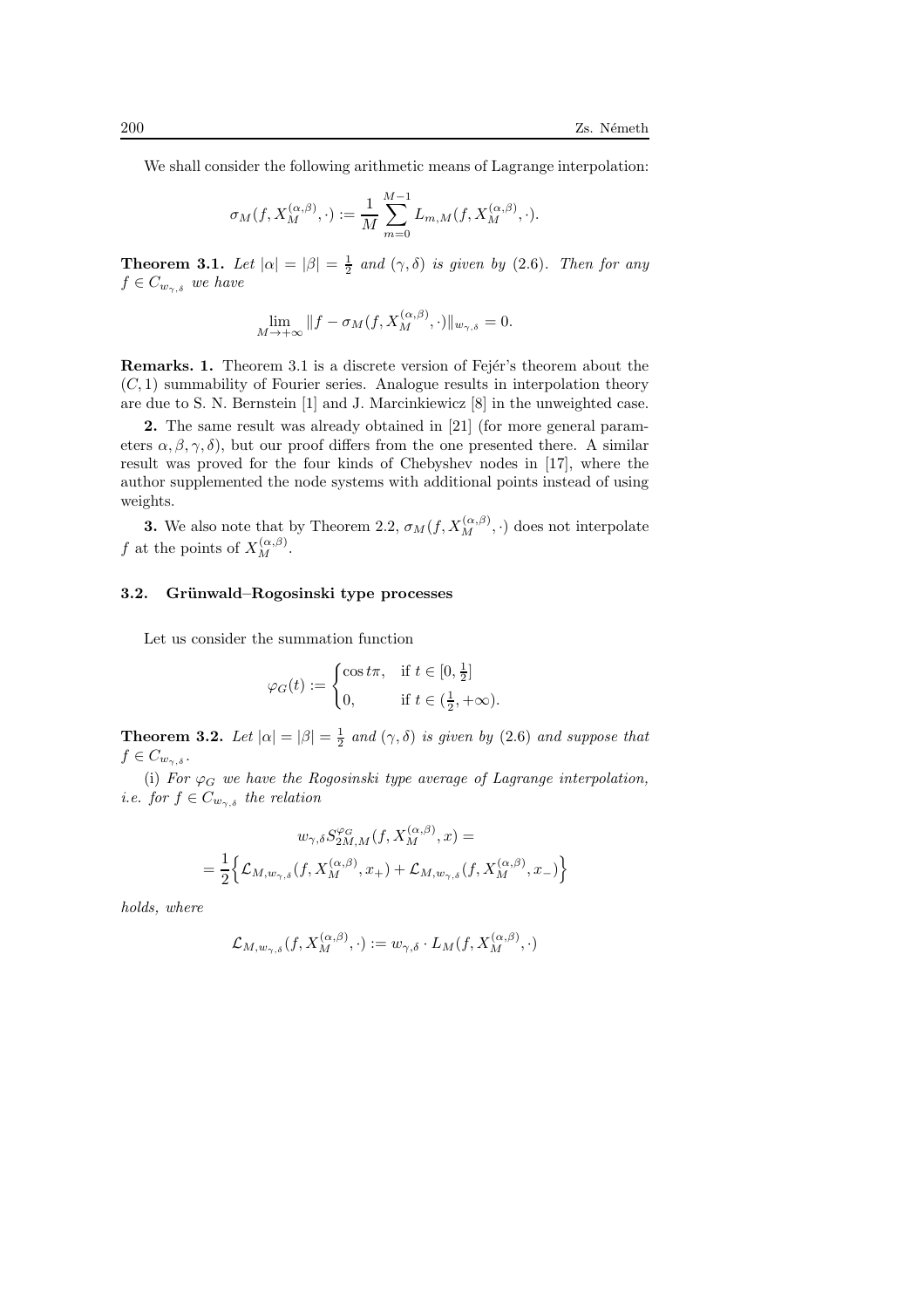and

$$
x_{\pm} := x \cos t_M \pm \sqrt{1 - x^2} \sin t_M,
$$
  $t_M := \frac{\pi}{2(M + \gamma + \delta)}.$ 

(ii) For these polynomials we have

$$
\lim_{M \to +\infty} \|f - S_{2M,M}^{\varphi_G}(f, X_M^{(\alpha,\beta)}, \cdot)\|_{w_{\gamma,\delta}} = 0.
$$

**Remarks.** 1. If  $\alpha = \beta = -\frac{1}{2}$  and  $\gamma = \delta = 0$ , then we obtain Grünwald's classical result [6] for first kind Chebyshev roots in the unweighted case.

**2.** M.S. Webster [28] proved that for  $\alpha = \beta = \frac{1}{2}$  the uniform convergence (without weight) is true only for closed subintervals of  $(-1, 1)$ . In [27] P. Vértesi generalized Webster's result for arbitrary  $\alpha, \beta > -1$ . Theorem 3.2 shows that for  $|\alpha| = |\beta| = \frac{1}{2}$  the uniform convergence holds on the whole interval  $[-1, 1]$ , if we use suitable weight function. If  $\alpha = \beta = \frac{1}{2}$  then A. Chripko [4] proved that the convergence is true if  $\frac{1}{2} \leq \gamma \leq 2$ .

**3.** We also note that by Theorem 2.2,  $S_{2M,M}^{\varphi_G}(f, X_M^{(\alpha,\beta)},\cdot)$  does not interpolate f at the points of  $X_M^{(\alpha,\beta)}$ .

#### 3.3. De la Vallée Poussin type interpolation

Fix a number  $\kappa \in (0,1)$  and let

$$
\varphi_{\kappa} := \begin{cases} 1, & \text{if } t \in \left[0, \frac{1-\kappa}{2}\right) \\ -\frac{1}{\kappa} \left(t - \frac{1+\kappa}{2}\right), & \text{if } t \in \left[\frac{1-\kappa}{2}, \frac{1+\kappa}{2}\right] \\ 0, & \text{if } t \in \left(\frac{1+\kappa}{2}, +\infty\right). \end{cases}
$$

**Theorem 3.3.** Let  $|\alpha| = |\beta| = \frac{1}{2}$  and  $(\gamma, \delta)$  is given by (2.6) and suppose that  $f \in C_{w_{\gamma,\delta}}$ .

(i) For any fixed  $\kappa \in (0,1)$  and  $M \in \mathbb{N}^+$ , the degree of the polynomial

$$
S^{\varphi_\kappa}_{2M,M}(f,X_M^{(\alpha,\beta)},\cdot)
$$

 $is \leq M(1+\kappa)$  and it interpolates f at the points of  $X_M^{(\alpha,\beta)}$ .

(ii) For any  $f \in C_{w_{\gamma,\delta}}$  we have

$$
\lim_{M \to +\infty} \|f - S_{2M,M}^{\varphi_{\kappa}}(f, X_M^{(\alpha,\beta)}, \cdot)\|_{w_{\gamma,\delta}} = 0.
$$

**Remarks. 1.** For the values  $\kappa = 1$  and  $\kappa = 0$ , we would obtain the Lagrange interpolation and the weighted Hermite–Fejer type interpolation (see in the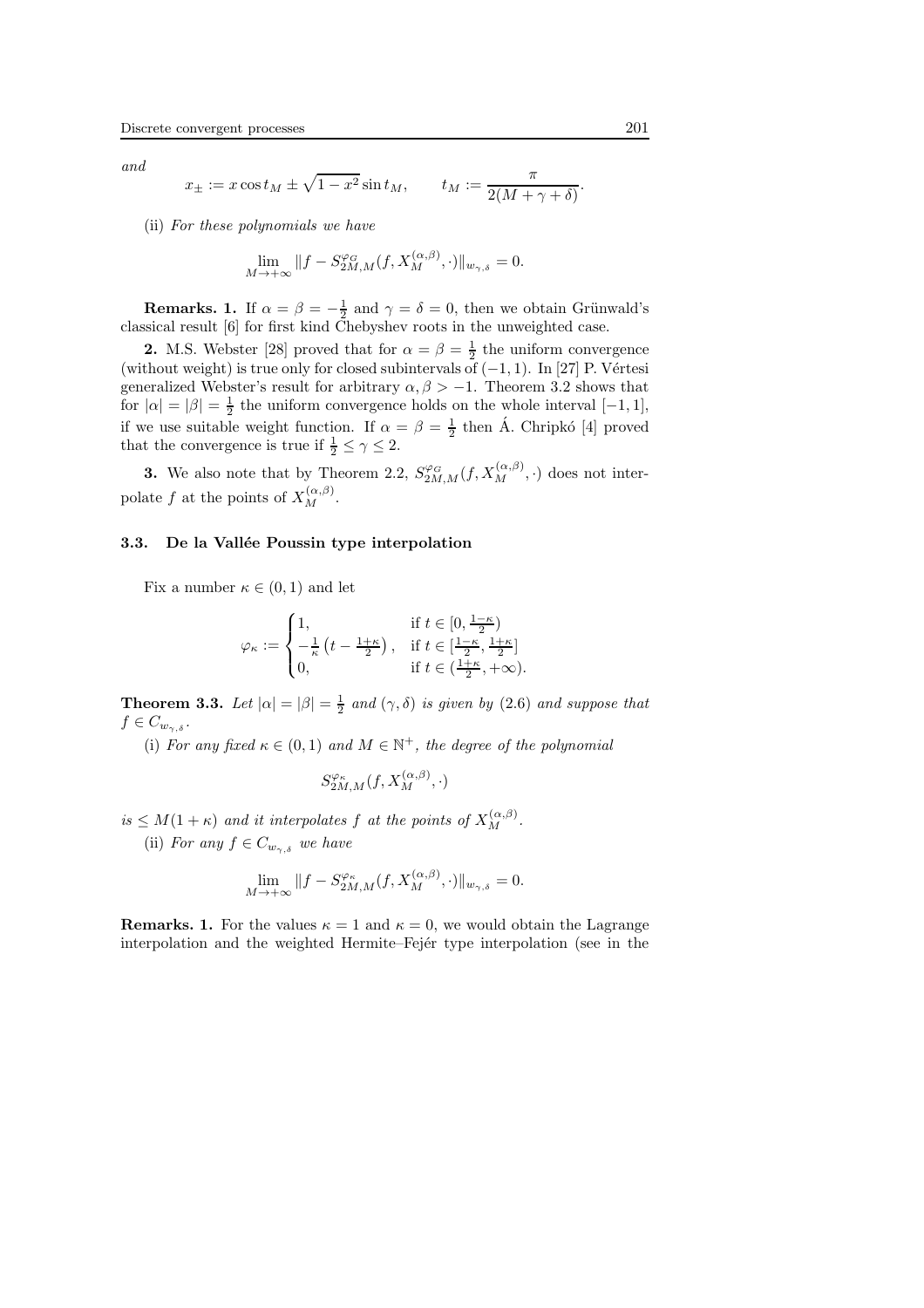next subsection), respectively. In trigonometric interpolation, S. N. Bernstein has analogue results [2] for a class of interpolatory polynomials.

2. We remark that Theorem 3.3 can also be considered as a discrete version of the de la Vallée Poussin summation of Fourier series.

3. This result also shows similarity to a result of P. Erdős [5, Theorem 1] in the classical (unweighted) case, where he proved that if the interpolatory point system  $(X_M, M \in \mathbb{N}^+)$  is such that the fundamental polynomials of Lagrange interpolation are uniformly bounded, then for any  $f \in C[-1, 1]$  there exists a sequence of polynomials  $Q_M$   $(M \in \mathbb{N}^+)$  of degree  $\leq M(1 + \kappa)$  tending uniformly to f, and  $Q_M$  interpolates f at the points of  $X_M$  for every  $M \in \mathbb{N}^+$ . For our four point systems, we now have a weighted analogue of this result.

#### 3.4. Weighted Hermite–Fejér type interpolation

Let us define the summation function

$$
\varphi_H(t) := \begin{cases} 1 - t, & \text{if } t \in [0, 1] \\ 0, & \text{if } t \in (1, +\infty). \end{cases}
$$

The next theorem states that the weighted Hermite–Fejer type interpolatory polynomials can be obtained by using suitable summation function.

**Theorem 3.4.** Let  $|\alpha| = |\beta| = \frac{1}{2}$  and  $(\gamma, \delta)$  is given by (2.6) and suppose that  $f \in C_{w_{\gamma,\delta}}$ .

(i) For any  $M = 1, 2, \ldots$  the polynomials

$$
S_{2M,M}^{\varphi_H}(f, X_M^{(\alpha,\beta)}, x) = \sum_{j=0}^{2M} \left(1 - \frac{j + \gamma + \delta}{2M + 2\gamma + 2\delta}\right) c_{j,M}(f) p_j^{(\alpha,\beta)}(x)
$$

(see  $(1.4)$  and  $(2.7)$ ) satisfy the following Hermite–Fejér type interpolatory properties

(3.1) 
$$
S_{2M,M}^{\varphi_H}(f, X_M^{(\alpha,\beta)}, x_{k,M}) = f(x_{k,M}),
$$

(3.2) 
$$
(w_{\gamma,\delta} S_{2M,M}^{\varphi_H}(f, X_M^{(\alpha,\beta)},\cdot))'(x_{k,M}) = 0,
$$

for all  $x_{k,M} \in X_M^{(\alpha,\beta)}$ .

(ii) For any  $f \in C_{w_{\gamma,\delta}}$  we have

$$
\lim_{M \to +\infty} \|f - S_{2M,M}^{\varphi_H}(f, X_M^{(\alpha,\beta)}, \cdot)\|_{w_{\gamma,\delta}} = 0.
$$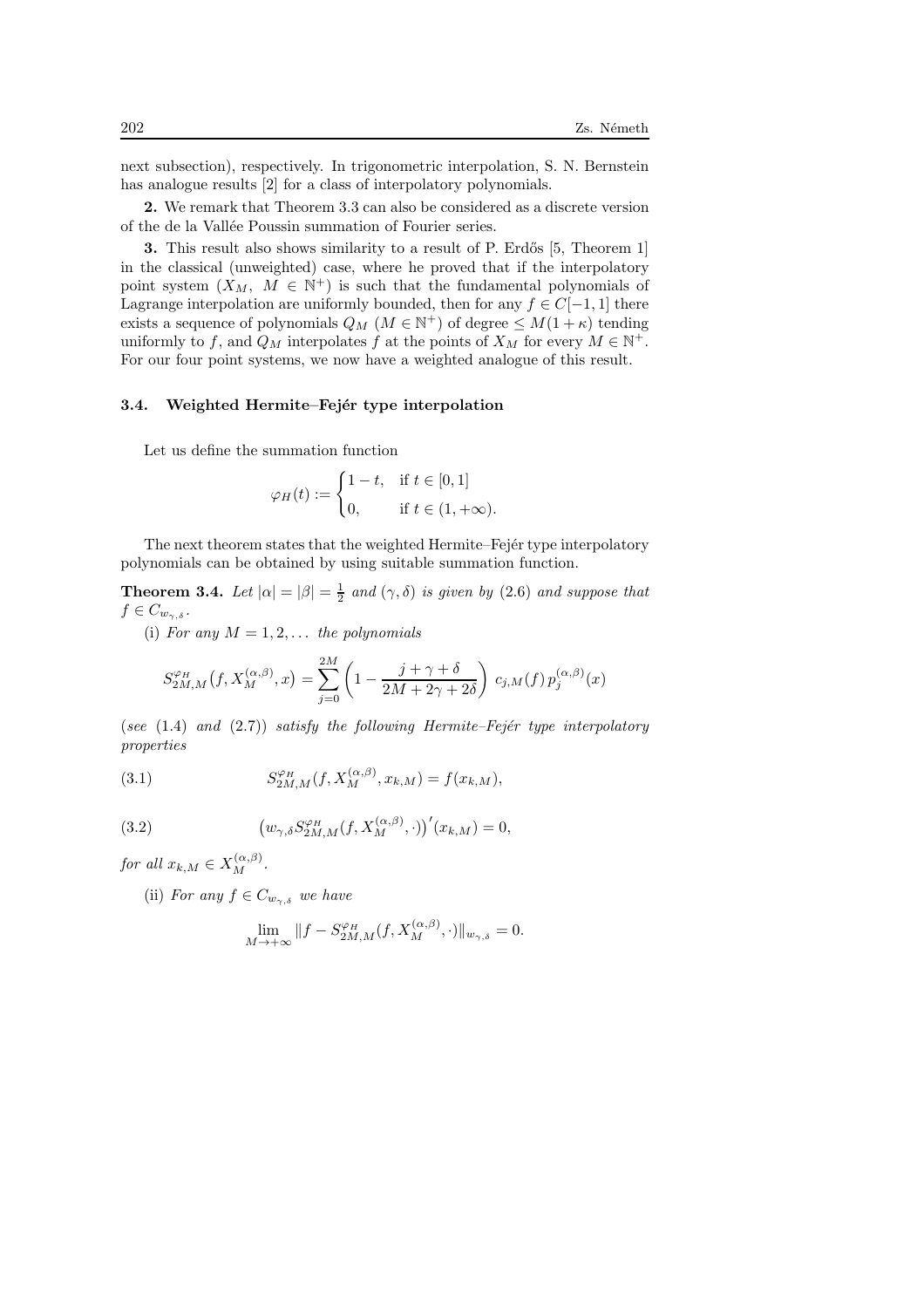**Remarks. 1.** If  $\alpha = \beta = -\frac{1}{2}$  and  $\gamma = \delta = 0$ , then we obtain Fejér's classical result for first kind Chebyshev roots in the unweighted case. (See e.g. [15, p. 165], [26].)

**2.** In [7] Agota P. Horváth proved a general convergence theorem for the above type weighted Hermite–Fejér interpolation process on  $\rho(w)$ -normal point systems (especially on Jacobi roots, see [7, Example (2)]); but Theorem 2 of her paper does not contain our Theorem 3.4.

3. G. Mastroianni and J. Szabados [11] investigated an other type weighted Hermite–Fejer interpolation process based on Jacobi nodes.

#### 4. Proofs

#### 4.1. On the coefficients  $c_{j,M}(f)$

Now we prove some results which will be useful later on. First we take a closer look at the coefficients  $c_{j,M}^{(\alpha,\beta)}(f)$  (see (1.4)), if  $|\alpha|=|\beta|=\frac{1}{2}$ .

**Lemma 4.1.** Let us fix the positive integer M. For any  $x_{k,M} \in X_M^{(\alpha,\beta)}$  (k =  $1, 2, \ldots, M)$  and  $j = 0, 1, \ldots, M - 1$  we have

(4.1) 
$$
p_j^{(\alpha,\beta)}(x_{k,M}) = -p_{2M-j}^{(\alpha,\beta)}(x_{k,M}),
$$

and

(4.2) 
$$
p_M^{(\alpha,\beta)}(x_{k,M}) = 0.
$$

For a function  $f \in C_{w_{\gamma,\delta}}$  the coefficients  $c_{j,M}^{(\alpha,\beta)}(f)$  have the properties

(4.3) 
$$
c_{j,M}(f) = -c_{2M-j,M}(f) \qquad (j = 0, 1, \dots, M-1),
$$

and

$$
(4.4) \t\t c_{M,M}(f) = 0.
$$

**Proof.** (4.2) obviously holds since the elements of  $X_M^{(\alpha,\beta)}$  are the roots of  $p_M^{(\alpha,\beta)}$ . The equality (4.1) follows from certain trigonometric identities. The proofs are similar in each four cases for  $\alpha$ ,  $\beta$ . We shall discuss only the case  $\alpha = \beta = \frac{1}{2}$ , when for  $k = 1, 2, ..., M$  we have (see (2.3))

$$
X_M^{(\frac{1}{2},\frac{1}{2})} \ni x_{k,M} = \cos \vartheta_{k,M} = \cos \frac{k}{M+1} \pi.
$$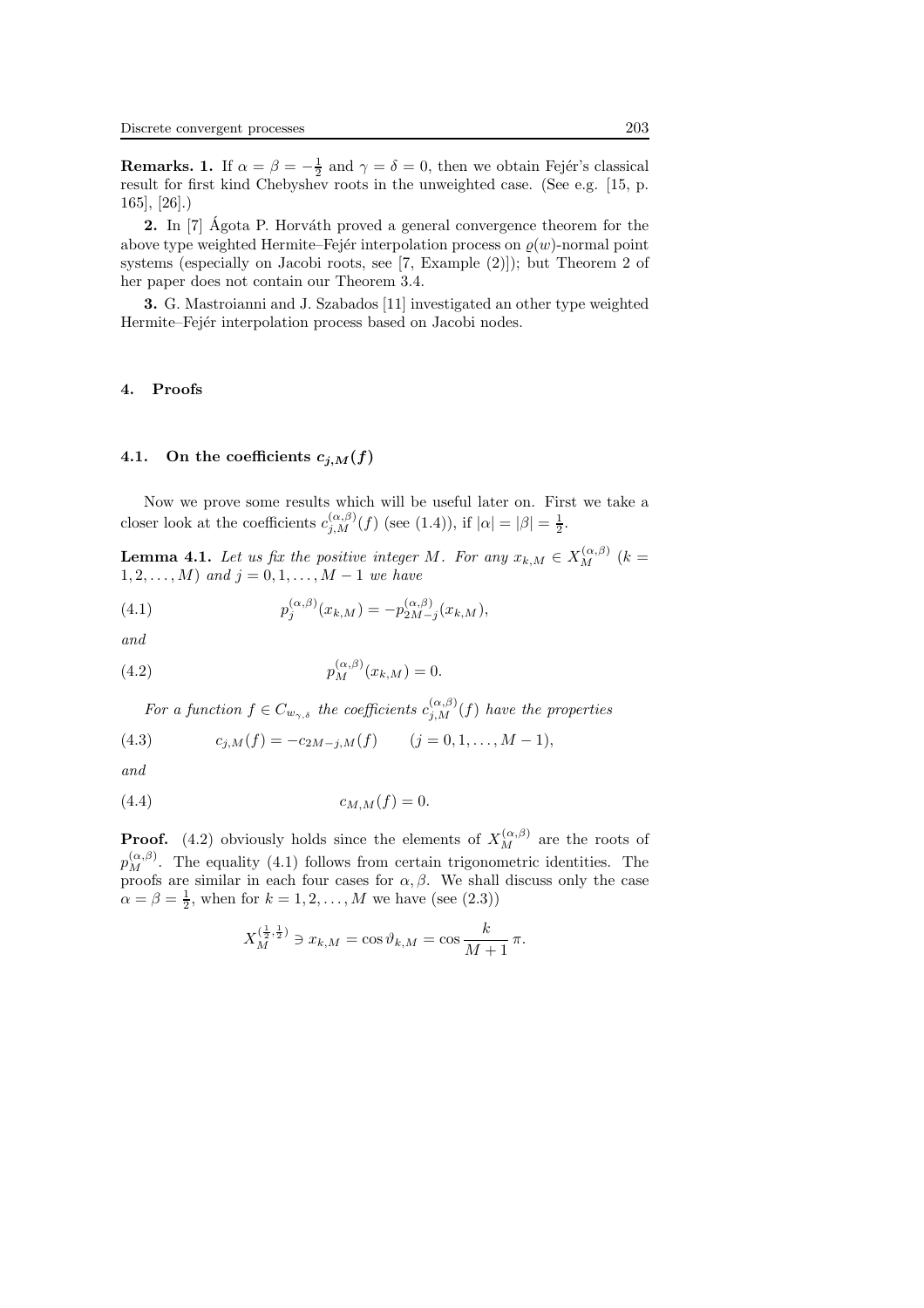Since for any  $j = 0, 1, \ldots, M - 1$  we have

$$
\sin(j+1)\vartheta_{k,M} = \sin\left[\left(2M+2-(2M-j+1)\right)\frac{k\pi}{M+1}\right] =
$$
  
=  $-\sin(2M-j+1)\vartheta_{k,M}$ ,

consequently by (2.3)

$$
p_j^{(\frac{1}{2},\frac{1}{2})}(x_{k,M}) = p_j^{(\frac{1}{2},\frac{1}{2})}(\cos \vartheta_{k,M}) = \sqrt{\frac{2}{\pi}} \frac{\sin(j+1)\vartheta_{k,M}}{\sin \vartheta_{k,M}} =
$$
  
=  $-\sqrt{\frac{2}{\pi}} \frac{\sin(2M-j+1)\vartheta_{k,M}}{\sin \vartheta_{k,M}} = -p_{2M-j}^{(\frac{1}{2},\frac{1}{2})}(\cos \vartheta_{k,M}) = -p_{2M-j}^{(\frac{1}{2},\frac{1}{2})}(x_{k,M}),$ 

which proofs  $(4.1)$ .

Now from the definition of the coefficients (1.4) immediately follow (4.3) and (4.4).

#### 4.2. Discrete orthogonality

It is possible to convert the (continuous) orthogonality relationship (1.2) with respect to the system  $(p_n^{(\alpha,\beta)}, n \in \mathbb{N})$ , into a discrete orthogonality relationship simply by replacing the integral with a certain summ. For the four kinds of orthonormal Chebyshev polynomials the following discrete orthogonality properties hold:

**Lemma 4.2.** For a fixed  $M \in \mathbb{N}^+$  and  $i, j = 0, 1, ..., M - 1$  we have

$$
\sum_{k=1}^{M} p_i^{(\alpha,\beta)}(x_{k,M}) p_j^{(\alpha,\beta)}(x_{k,M}) w_{\gamma,\delta}^2(x_{k,M}) C_M(w_{\alpha,\beta}) = \begin{cases} 1, & \text{if } i = j \\ 0, & \text{if } i \neq j, \end{cases}
$$

where  $x_{k,M} \in X_M^{(\alpha,\beta)}$  and

$$
C_M(w_{\alpha,\beta}) = \begin{cases} \frac{\pi}{M}, & \text{if } \alpha = \beta = -\\ \frac{\pi}{M+1}, & \text{if } \alpha = \beta = \frac{1}{2} \\ \frac{2\pi}{2M+1}, & \text{otherwise.} \end{cases}
$$

 $\frac{1}{2}$ 

Proof. From the Gauss–Jacobi quadrature formula (see [16, Theorem 3.4.1]) we have the following discrete orthogonality relation for  $i + j \leq 2M - 1$ 

$$
\int_{-1}^{1} p_i^{(\alpha,\beta)}(x) p_j^{(\alpha,\beta)}(x) w_{\alpha,\beta}(x) dx = \sum_{k=1}^{M} p_i^{(\alpha,\beta)}(x_{k,M}) p_j^{(\alpha,\beta)}(x_{k,M}) \lambda_{k,M} = \delta_{i,j}
$$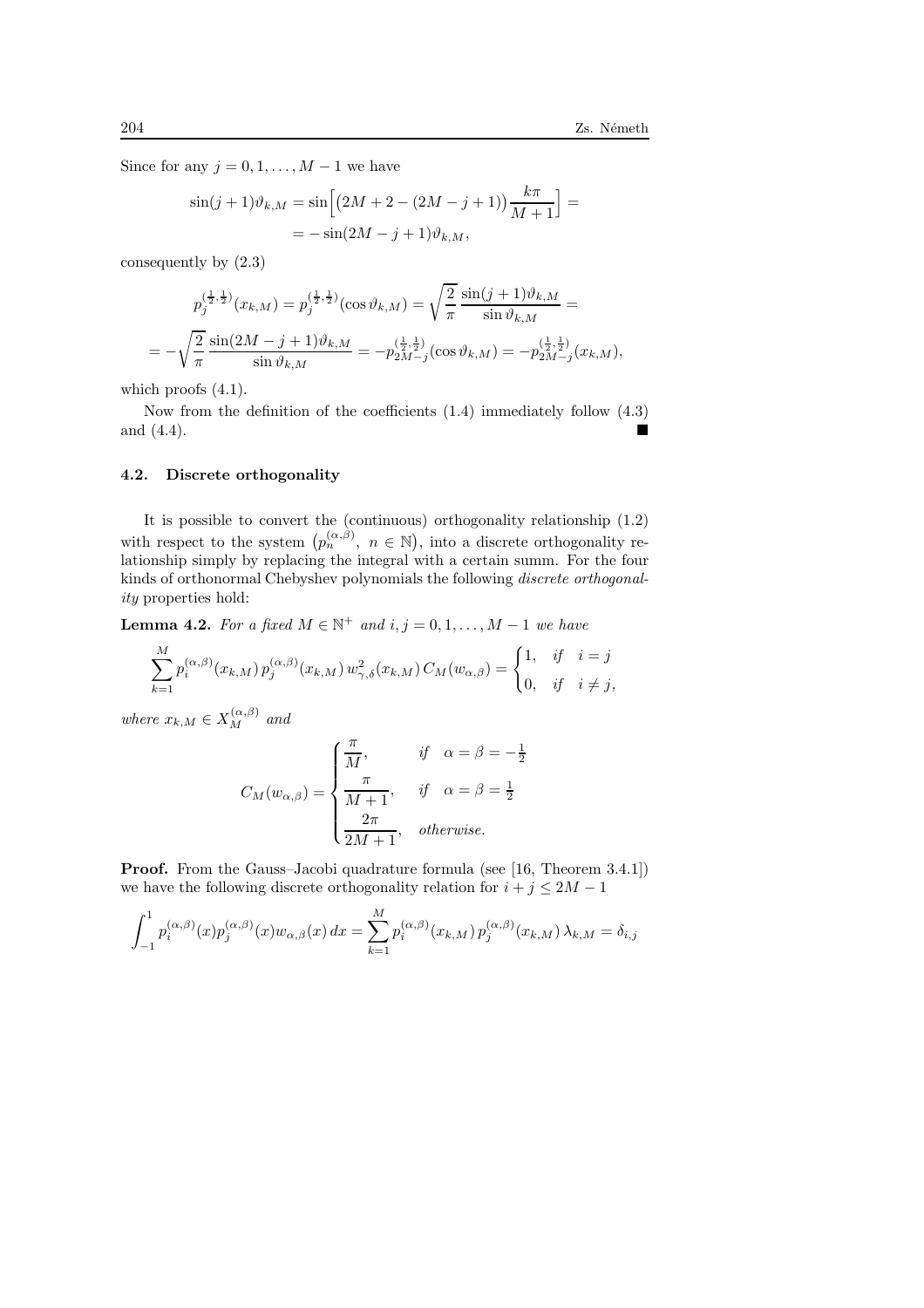where  $\lambda_{k,M}$ 's are the Christoffel numbers, for which in the cases  $|\alpha| = |\beta| = \frac{1}{2}$ by [16, pp. 352–353] we have

(4.5) 
$$
\lambda_{k,M}^{(\alpha,\beta)} = C_M(w_{\alpha,\beta}) \cdot w_{\gamma,\delta}^2(x_{k,M}) \qquad (k = 1,\ldots,M),
$$

which proves the statement.

## 4.3. An other form of  $S_{n,M}^{\varphi}$

For the proof of (2.9) we have to estimate the expression

$$
\left|f(x)-S_{n,M}^{\varphi}(f,X_M,x)\right|w_{\gamma,\delta}(x)=\left|f(x)\,w_{\gamma,\delta}(x)-S_{n,M}^{\varphi}(f,X_M,x)w_{\gamma,\delta}(x)\right|,
$$

i.e. we approximate the function  $fw_{\gamma,\delta}$  with the weighted polynomial  $S_{n,M}^{\varphi} w_{\gamma,\delta}$ .

Now we give another form of  $S_{n,M}^{\varphi} w_{\gamma,\delta}$ . From (2.7) and (1.4) we have

(4.6)  

$$
S_{n,M}^{\varphi}(f, X_M, x)w_{\gamma,\delta}(x) =
$$

$$
= \sum_{k=1}^{M} (w_{\gamma,\delta}f)(x_{k,M}) \cdot K_{n,M}^{\varphi}(w_{\alpha,\beta}, w_{\gamma,\delta}, x_{k,M}, x) \cdot \frac{\lambda_{k,M}}{w_{\gamma,\delta}^2(x_{k,M})},
$$

where the kernel function  $K_{n,M}^{\varphi}$  is defined as

(4.7) 
$$
K_{n,M}^{\varphi}(w_{\alpha,\beta},w_{\gamma,\delta},x_{k,M},x) := K_{n,M}^{\varphi}(x_{k,M},x) :=
$$

$$
:= \sum_{j=0}^{n} \varphi\left(\frac{j+\gamma+\delta}{n+2\gamma+2\delta}\right) \cdot \left(w_{\gamma,\delta}p_j^{(\alpha,\beta)}\right)(x_{k,M}) \cdot \left(w_{\gamma,\delta}p_j^{(\alpha,\beta)}\right)(x)
$$

for an  $x_{k,M} \in X_M$ .

**Lemma 4.3.** Let us fix  $n \in \mathbb{N}$ , the positive integer M and the node  $x_{k,M}$  =  $=\cos \vartheta_{k,M} \in X_M^{(\alpha,\beta)}$ . For  $\vartheta \in [0,\pi]$  we have

$$
K_{n,M}^{\varphi}(\cos\vartheta_{k,M},\cos\vartheta) =
$$
  
= 
$$
\frac{1}{\pi} \cdot \begin{cases} D_n^{\varphi}(\vartheta + \vartheta_{k,M}) + D_n^{\varphi}(\vartheta - \vartheta_{k,M}), & \text{if } \alpha = \beta = -\frac{1}{2} \\ D_{n+2}^{\varphi}(\vartheta - \vartheta_{k,M}) - D_{n+2}^{\varphi}(\vartheta + \vartheta_{k,M}), & \text{if } \alpha = \beta = \frac{1}{2} \\ D_{n+1}^{\varphi}(\vartheta + \vartheta_{k,M}) + D_{n+1}^{\varphi}(\vartheta - \vartheta_{k,M}), & \text{if } \alpha = -\frac{1}{2}, \beta = \frac{1}{2} \\ D_{n+1}^{\varphi}(\vartheta - \vartheta_{k,M}) - D_{n+1}^{\varphi}(\vartheta + \vartheta_{k,M}), & \text{if } \alpha = \frac{1}{2}, \beta = -\frac{1}{2}, \end{cases}
$$

where

$$
D_n^{\varphi}(\vartheta):=\frac{1}{2}+\sum_{j=1}^n\varphi\left(\frac{j}{n}\right)\cos j\vartheta.
$$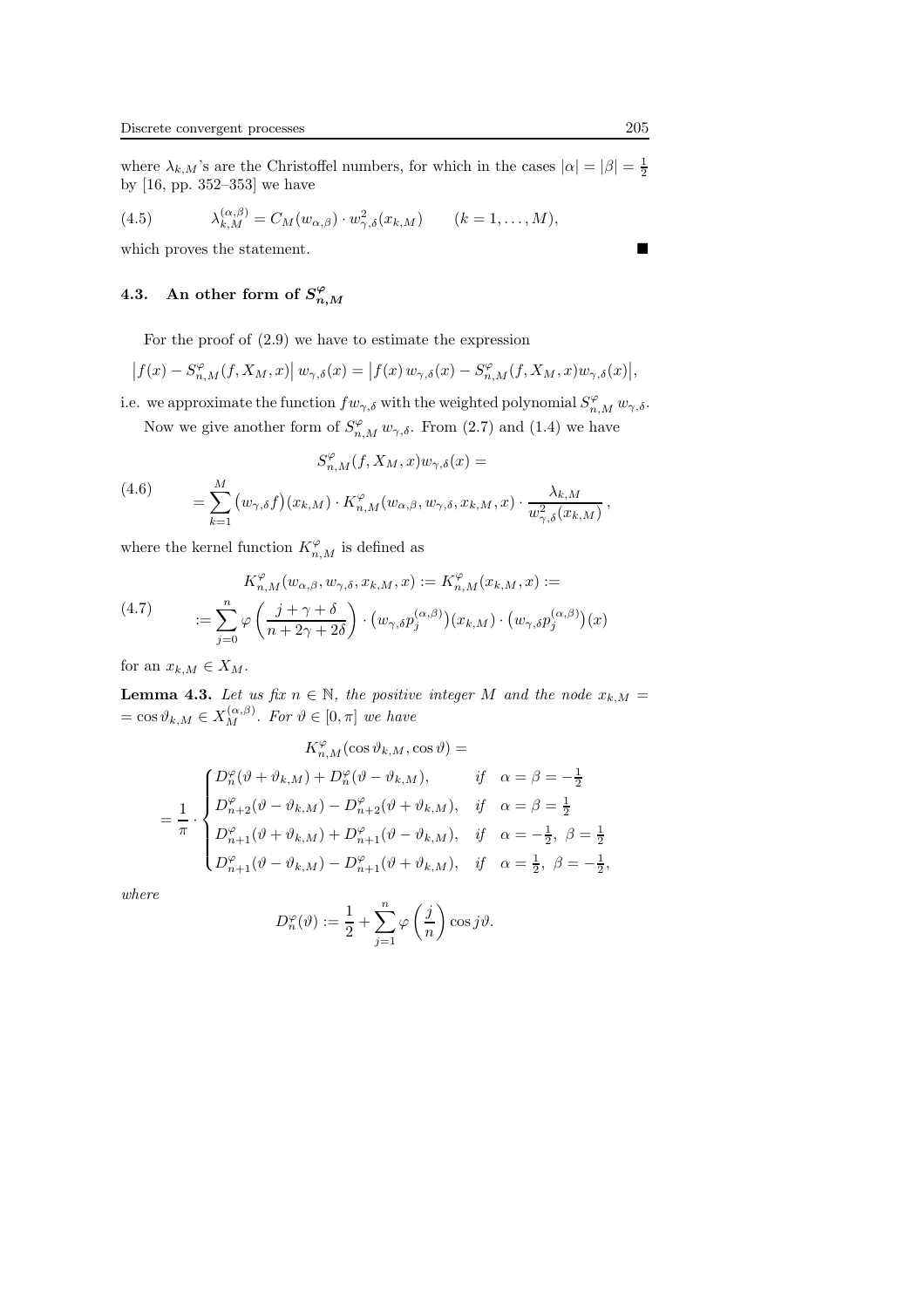**Proof.** The proof is based on the trigonometric form of the polynomials  $p_j^{(\alpha,\beta)}$ . It is similar in each four cases for  $\alpha, \beta$ , so we give the proof only for  $\alpha = \beta = \frac{1}{2}$ . In this case  $\gamma = \delta = \frac{1}{2}$ , so for  $j = 0, 1, \ldots, n$  we have

$$
\varphi\left(\frac{j+\gamma+\delta}{n+2\gamma+2\delta}\right) = \varphi\left(\frac{j+1}{n+2}\right).
$$

From (2.3) and (4.7) with  $x = \cos \vartheta$ ,  $(\vartheta \in [0, \pi])$  we obtain

$$
K_{n,M}^{\varphi}(\cos\vartheta_{k,M},\cos\vartheta) = \frac{2}{\pi}\sum_{j=0}^{n}\varphi\left(\frac{j+1}{n+2}\right)\sin(j+1)\vartheta_{k,M}\sin(j+1)\vartheta,
$$

since

$$
w_{\frac{1}{2},\frac{1}{2}}(\cos\vartheta)\cdot p_j^{(\frac{1}{2},\frac{1}{2})}(\cos\vartheta) = \sin\vartheta\cdot\sqrt{\frac{2}{\pi}}\frac{\sin(j+1)\vartheta}{\sin\vartheta} = \sqrt{\frac{2}{\pi}}\sin(j+1)\vartheta,
$$

where  $j = 0, 1, \ldots, n$ . Thus we get

$$
K_{n,M}^{\varphi}(\cos\vartheta_{k,M},\cos\vartheta) =
$$
  
=  $\frac{1}{\pi} \Biggl[ \sum_{j=1}^{n+1} \varphi\left(\frac{j}{n+2}\right) \cos j(\vartheta - \vartheta_{k,M}) - \sum_{j=1}^{n+1} \varphi\left(\frac{j}{n+2}\right) \cos j(\vartheta + \vartheta_{k,M}) \Biggr],$ 

and using the fact that  $\varphi(1) = 0$ , the expression for  $K_{n,M}^{\varphi}(\cos \vartheta_{k,M}, \cos \vartheta)$  also equals to

$$
\frac{1}{\pi} \Big[ \frac{1}{2} + \sum_{j=1}^{n+2} \varphi\left(\frac{j}{n+2}\right) \cos j(\vartheta - \vartheta_{k,M}) - \frac{1}{2} - \sum_{j=1}^{n+2} \varphi\left(\frac{j}{n+2}\right) \cos j(\vartheta + \vartheta_{k,M}) \Big],
$$

consequently

$$
K_{n,M}^{\varphi}(\cos\vartheta_{k,M},\cos\vartheta) = \frac{1}{\pi} \left[ D_{n+2}^{\varphi}(\vartheta - \vartheta_{k,M}) - D_{n+2}^{\varphi}(\vartheta + \vartheta_{k,M}) \right].
$$

## 4.4. Proof of Theorem 2.1

Let  $|\alpha| = |\beta| = \frac{1}{2}$ . We shall use the Banach–Steinhaus theorem. The polynomials  $\{p_i^{(\alpha,\beta)} \ : \ i\in\mathbb{N}\}$  form a closed system in the space  $(C_{w_\gamma,\delta},\|\cdot\|_{w_{\gamma,\delta}})$ (see e.g. [20, Section 3]), therefore we have to show that

(4.8) 
$$
\left\|S_{n_m,M_m}^{\varphi}(p_i,X_{M_m},\cdot)-p_i\right\|_{w_{\gamma,\delta}}\to 0 \qquad (m\to+\infty)
$$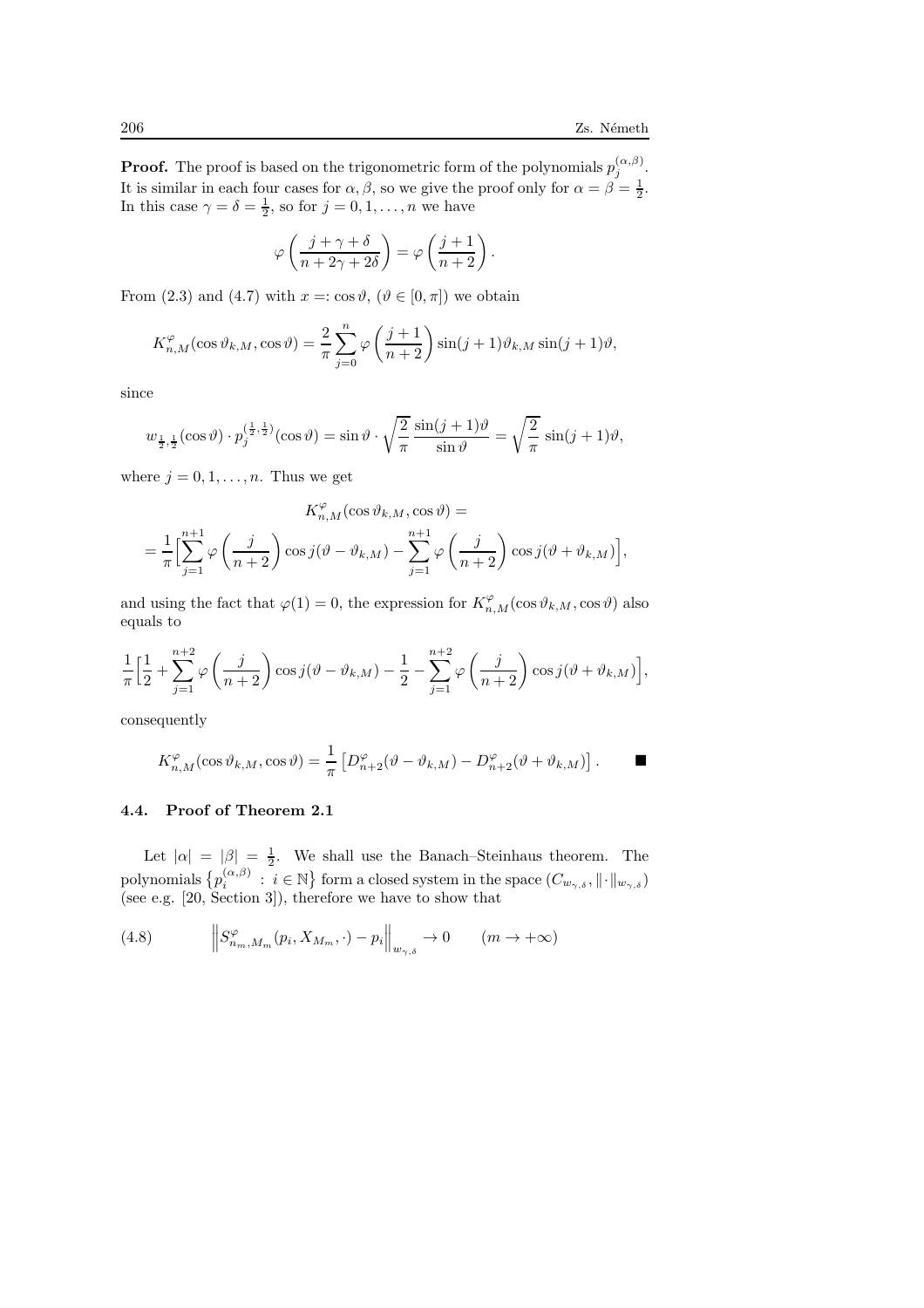for every fixed  $i \in \mathbb{N}$ , moreover the norms of the operators  $S^{\varphi}_{n_m,M_m}$  is uniformly bounded, i.e. there exists  $c > 0$  independent of m such that

(4.9) 
$$
||S_{n_m,M_m}^{\varphi}||_{w_{\gamma,\delta}} \leq c \qquad (m \in \mathbb{N}),
$$

where

$$
\|S_{n_m,M_m}^{\varphi}\|_{w_{\gamma,\delta}} := \sup_{\|f\|_{w_{\gamma,\delta}}=1} \left\{ \|S_{n_m,M_m}^{\varphi}(f,X_{M_m},\cdot)\|_{w_{\gamma,\delta}} \ : \ f \in C_{w_{\gamma,\delta}} \right\}.
$$

In order to prove (4.8), let us fix  $i \in \mathbb{N}$  and assume that m is large enough, i.e. min ${M_m, n_m} > i$ . Now by Lemma 4.2, for  $j = 0, 1, ..., M_m - 1$  we have

$$
c_{j,M_m}(p_i) = \begin{cases} 1, & \text{if } i = j \\ 0, & \text{if } i \neq j, \end{cases}
$$

so considering  $n_m \leq 2M_m$  and (4.3), the equality

$$
S_{n_m,M_m}^{\varphi}(p_i, X_{M_m}, \cdot) =
$$
  
=  $\varphi \left( \frac{i + \gamma + \delta}{n_m + 2\gamma + 2\delta} \right) p_i - \varphi \left( \frac{2M_m - i + \gamma + \delta}{n_m + 2\gamma + 2\delta} \right) p_{2M_m - i}$ 

holds. It is clear that

$$
\lim_{m \to +\infty} \varphi\left(\frac{i + \gamma + \delta}{n_m + 2\gamma + 2\delta}\right) = \varphi(0) = 1.
$$

Since  $n_m \leq 2M_m$  ( $m \in \mathbb{N}$ ) and

$$
\liminf_{m \to +\infty} \frac{2M_m - i + \gamma + \delta}{n_m + 2\gamma + 2\delta} = \liminf_{m \to +\infty} \left( \frac{2M_m + 2\gamma + 2\delta}{n_m + 2\gamma + 2\delta} - \frac{i + \gamma + \delta}{n_m + 2\gamma + 2\delta} \right) \ge 1,
$$

moreover  $\varphi(x) = 0$  if  $x \ge 1$ , thus we have

$$
\lim_{m \to +\infty} \varphi\left(\frac{2M_m - i + \gamma + \delta}{n_m + 2\gamma + 2\delta}\right) = 0,
$$

therefore we proved (4.8).

Next we show (4.9). Using (4.5), (4.6) and  $C_{M_m} = C_{M_m}(w_{\alpha,\beta})$ , the norm can be expressed as

$$
||S_{n_m,M_m}^{\varphi}(f, X_{M_m}, \cdot)||_{w_{\gamma,\delta}} =
$$
  
= 
$$
\Big\|\sum_{k=1}^{M_m} w_{\gamma,\delta}(x_{k,M_m}) f(x_{k,M_m}) \cdot C_{M_m} \cdot K_{n_m,M_m}^{\varphi}(x_{k,M_m}, \cdot)\Big\|_{\infty},
$$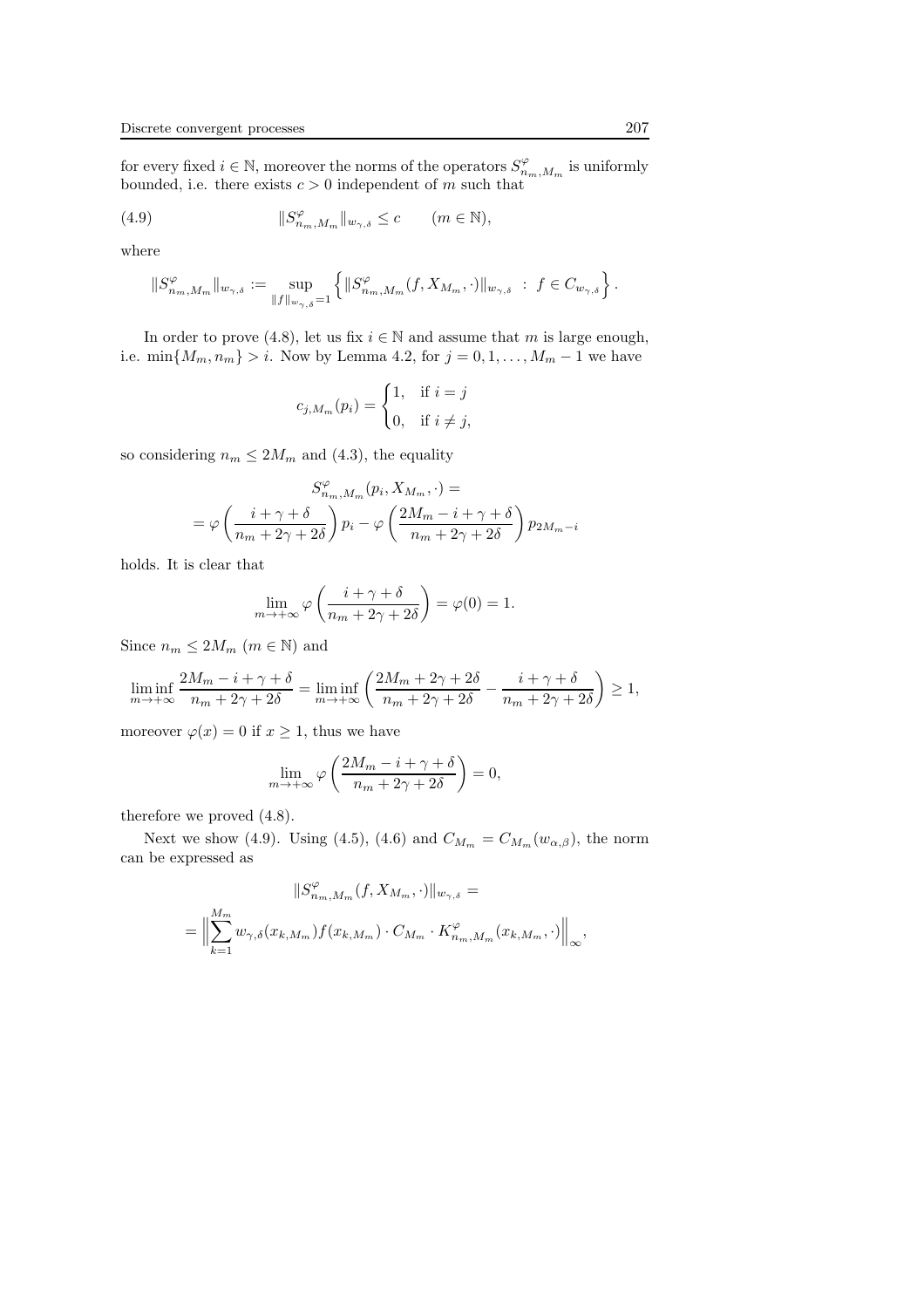so if  $||f||_{w_{\gamma,\delta}} = \sup_{x \in [-1,1]} |(w_{\gamma,\delta}f)(x)| = 1$ , then we obtain

$$
||S_{n_m,M_m}^{\varphi}||_{w_{\gamma,\delta}} = \sup_{x \in [-1,1]} C_{M_m} \sum_{k=0}^{M_m} \left| K_{n_m,M_m}^{\varphi}(x_{k,M_m},x) \right|.
$$

By Lemma 4.3 the kernel can be uniformly expressed as

$$
K_{n_m,M_m}^{\varphi}(\vartheta_{k,M_k},\vartheta) = \frac{1}{\pi} \left[ D_{n_m+2\gamma+2\delta}^{\varphi}(\vartheta - \vartheta_{k,M_k}) \pm D_{n_m+2\gamma+2\delta}^{\varphi}(\vartheta + \vartheta_{k,M_k}) \right],
$$
 so

$$
\|S_{n_m,M_m}^{\varphi}\|_{w_{\gamma,\delta}}\leq
$$

$$
\leq \frac{C_{M_m}}{\pi}\max_{\vartheta\in[0,\pi]}\sum_{k=1}^{M_m}\left\{\left|D^\varphi_{n_m+2\gamma+2\delta}(\vartheta+\vartheta_{k,M_k})\right|+\left|D^\varphi_{n_m+2\gamma+2\delta}(\vartheta-\vartheta_{k,M_k})\right|\right\}.
$$

Let

$$
||D_n^{\varphi}||_{M,1} := \frac{1}{2M} \sup_{\vartheta \in [0,\pi]} \sum_{k=1}^M \left\{ |D_n^{\varphi}(\vartheta + \vartheta_{k,M})| + |D_n^{\varphi}(\vartheta - \vartheta_{k,M})| \right\}.
$$

Then

$$
||D_n^{\varphi}||_{M,1} \le \left(1 + \frac{2n\pi}{M}\right) ||D_n^{\varphi}||_1 := \left(1 + \frac{2n\pi}{M}\right) \cdot \frac{1}{2\pi} \int_{-\pi}^{\pi} |D_n^{\varphi}(t)| dt
$$

(see [22, pp. 242]) and

$$
2\sup_{n\in\mathbb{N}}\|D_n^{\varphi}\|_1=\|\hat{\varphi}\|_{L^1(\mathbb{R}^+)}
$$

(see Theorem 2 in §24 of [12]). Consequently if  $\hat{\varphi} \in L^1(\mathbb{R}^+)$  and  $n_m \leq 2M_m$ , then there exists  $c > 0$  such that

$$
||S_{n_m,M_m}^{\varphi}||_{w_{\gamma,\delta}} \leq C_{M_m} \frac{M_m}{\pi} \left(1 + \frac{n_m + 2\gamma + 2\delta}{M_m}\pi\right) ||\hat{\varphi}||_{L^1(\mathbb{R}^+)} < c,
$$

since  $C_{M_m}(w_{\alpha,\beta}) \leq \frac{\pi}{M_m}$  for any  $|\alpha| = |\beta| = \frac{1}{2}$ . This completes the proof of  $(4.9)$  and consequently of Theorem 2.1.

## 4.5. Proof of Theorem 2.2

Let  $f \in C_{w_{\gamma,\delta}}$  and  $M \geq 2, M \in \mathbb{N}$ . Using (4.3) and the fact that  $M \leq n \leq$  $\leq 2M$  we can write the polynomial  $S^{\varphi}_{n,M}(f,X_M^{(\alpha,\beta)},x)$  (see (2.7)) in the form

$$
S_{n,M}^{\varphi}(f, X_M^{(\alpha,\beta)}, x) =
$$
  
= 
$$
\sum_{j=0}^{M-1} c_{j,M}(f) \left[ \varphi \left( \frac{j + \gamma + \delta}{n + 2\gamma + 2\delta} \right) p_j(x) - \varphi \left( \frac{2M - j + \gamma + \delta}{n + 2\gamma + 2\delta} \right) p_{2M-j}(x) \right],
$$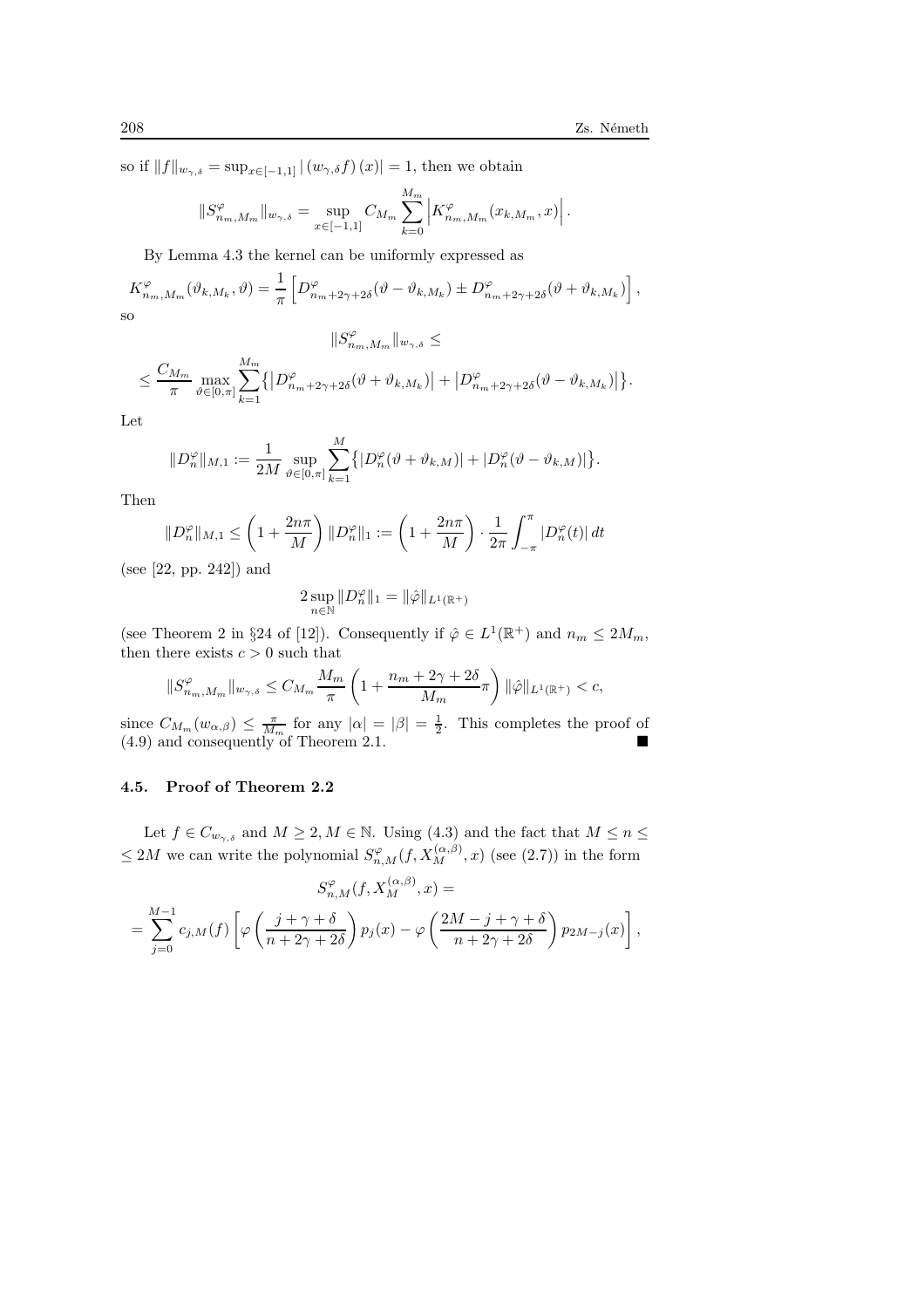since for  $0 \le j < 2M - n$  we have  $n < 2M - j \le 2M$ , and

$$
\varphi\left(\frac{2M-j+\gamma+\delta}{n+2\gamma+2\delta}\right)=0.
$$

Now for an arbitrary  $x_{i,M} \in X_M^{(\alpha,\beta)}$ ,  $(i = 1, 2, ..., M)$  by  $(4.1)$  we get

$$
S_{n,M}^{\varphi}(f, X_M^{(\alpha,\beta)}, x_{i,M}) =
$$
  
= 
$$
\sum_{j=0}^{M-1} c_{j,M}(f) \cdot \left[ \varphi \left( \frac{j + \gamma + \delta}{n + 2\gamma + 2\delta} \right) + \varphi \left( \frac{2M - j + \gamma + \delta}{n + 2\gamma + 2\delta} \right) \right] \cdot p_j(x_{i,M}),
$$

and considering (1.3),  $S_{n,M}^{\varphi}(f,X_M^{(\alpha,\beta)},x_{i,M})$  also equals to

$$
L_M(f, X_M^{(\alpha,\beta)}, x_{i,M}) +
$$
  
+ 
$$
\sum_{j=0}^{M-1} c_{j,M}(f) \cdot \left[ \varphi \left( \frac{j+\gamma+\delta}{n+2\gamma+2\delta} \right) + \varphi \left( \frac{2M-j+\gamma+\delta}{n+2\gamma+2\delta} \right) - 1 \right] \cdot p_j(x_{i,M}).
$$

Since

$$
L_M(f, X_M^{(\alpha,\beta)}, x_{i,M}) = f(x_{i,M}) \qquad (\forall \ x_{i,M} \in X_M^{(\alpha,\beta)}),
$$

the equation

$$
S_{n,M}^{\varphi}(f, X_M^{(\alpha,\beta)}, x_{i,M}) = f(x_{i,M})
$$

holds for every  $x_{i,M} \in X_M^{(\alpha,\beta)}$  if and only if the polynomial

$$
\sum_{j=0}^{M-1} c_{j,M}(f) \cdot \left[ \varphi \left( \frac{j + \gamma + \delta}{n + 2\gamma + 2\delta} \right) + \varphi \left( \frac{2M - j + \gamma + \delta}{n + 2\gamma + 2\delta} \right) - 1 \right] \cdot p_j(x)
$$

equals to zero at every point  $x_{i,M} \in X_M^{(\alpha,\beta)}$ , so it has M distinct roots and its degree  $\leq M-1$ , consequently it is the zero polynomial.

So  $S^{\varphi}_{n,M}(f,X_M^{(\alpha,\beta)},\cdot)$  interpolates f if and only if

$$
\varphi\left(\frac{j+\gamma+\delta}{n+2\gamma+2\delta}\right)+\varphi\left(\frac{2M-j+\gamma+\delta}{n+2\gamma+2\delta}\right)-1=0
$$

for  $j = 0, 1, \ldots, M - 1$ . This completes the proof.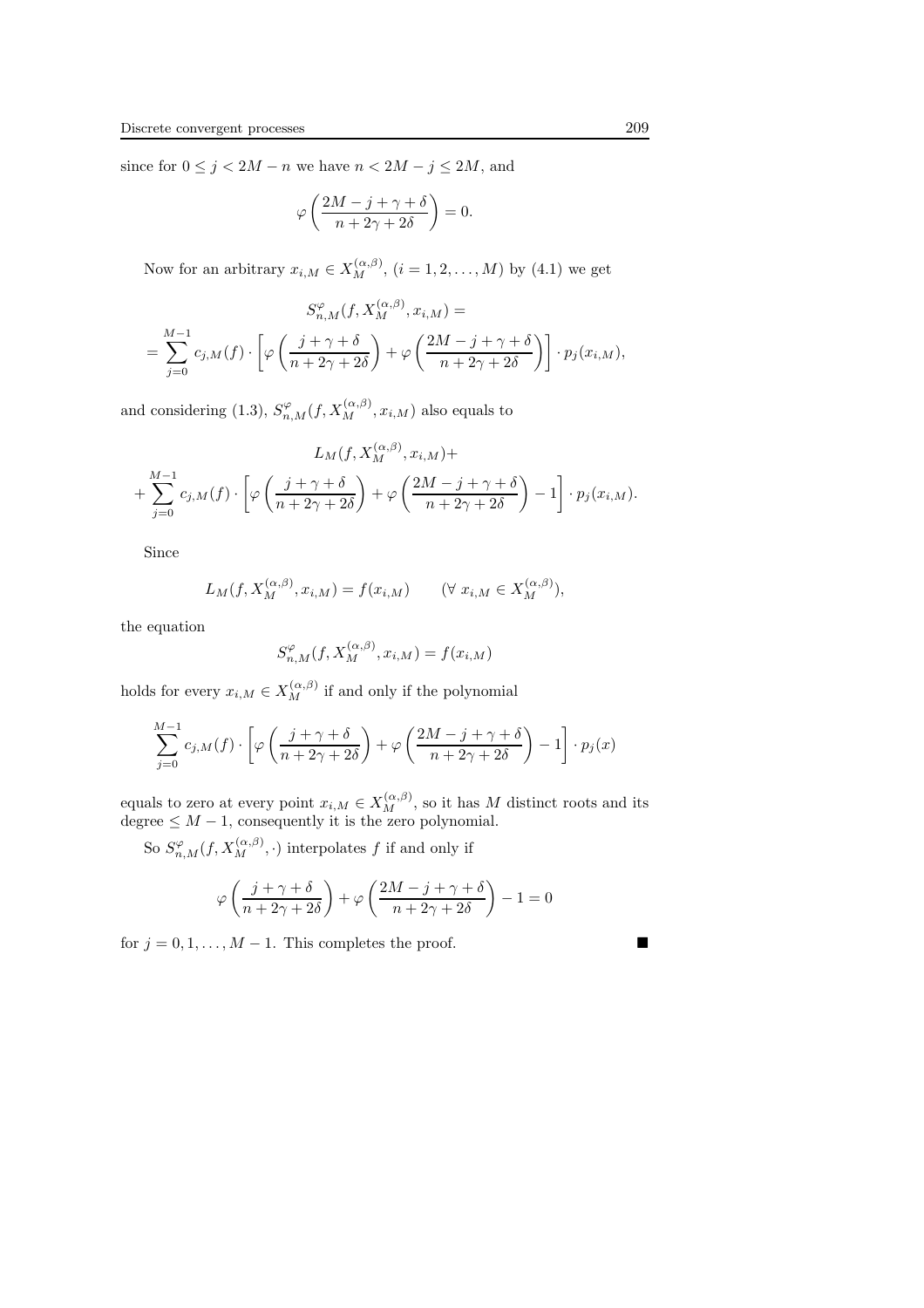## 4.6. Proof of Theorem 3.1

A simple calculation shows that

$$
\sigma_M(f,X_M^{(\alpha,\beta)},\cdot)=S_{2M,M}^{\varphi_F}(f,X_M^{(\alpha,\beta)},\cdot),
$$

where

$$
\varphi_F(t) := \begin{cases} 1 - 2t, & \text{if } t \in [0, \frac{1}{2}] \\ 0, & \text{if } t \in (\frac{1}{2}, +\infty). \end{cases}
$$

For the Fourier transform of  $\varphi_F$  we have

$$
\hat{\varphi}_F(x) = \frac{1}{4\pi} \left( \frac{\sin(x/4)}{x/4} \right)^2,
$$

consequently  $\hat{\varphi}_F(x) \in L^1(\mathbb{R}^+)$ , and by Theorem 2.1, our proof is complete.

## 4.7. Proof of Theorem 3.2

The verification of (i) is based on the trigonometric form of the polynomials  $p_j^{(\alpha,\beta)}$ . It is similar in each four cases for  $\alpha,\beta$ , so we give the proof only for  $\alpha = \beta = \frac{1}{2}$ . In this case  $\gamma = \delta = \frac{1}{2}$ .

Using the notation  $x = \cos \vartheta$ ,  $(\vartheta \in [0, \pi])$  a simple calculation shows that

$$
x_{\pm} = \cos(\vartheta \mp t_M).
$$

Now by (2.3) for  $j = 0, 1, ..., M - 1$  we have

$$
\left(w_{\frac{1}{2},\frac{1}{2}}p_j^{(\frac{1}{2},\frac{1}{2})}\right)(x_+) + \left(w_{\frac{1}{2},\frac{1}{2}}p_j^{(\frac{1}{2},\frac{1}{2})}\right)(x_-) =
$$
\n
$$
= \sin(\vartheta - t_M) \cdot \frac{\sin\left[(j+1)(\vartheta - t_M)\right]}{\sin(\vartheta - t_M)} + \sin(\vartheta + t_M) \cdot \frac{\sin\left[(j+1)(\vartheta + t_M)\right]}{\sin(\vartheta + t_M)} =
$$
\n
$$
= 2\cos(j+1)t_M \cdot \sin(j+1)\vartheta,
$$

and thus  $(by (1.3))$ 

$$
\frac{1}{2}\Big\{\mathcal{L}_{M,w_{\gamma,\delta}}(f, X_M^{(\alpha,\beta)}, x_+) + \mathcal{L}_{M,w_{\gamma,\delta}}(f, X_M^{(\alpha,\beta)}, x_-)\Big\} =
$$

$$
= \frac{1}{2}\sum_{j=0}^{M-1} 2\cos(j+1)t_M \cdot c_{j,M}(f)\sin(j+1)\vartheta =
$$

$$
= \sin\vartheta \sum_{j=0}^{2M} \varphi\left(\frac{j+1}{2M+2}\right) \cdot c_{j,M}(f) \frac{\sin(j+1)\vartheta}{\sin\vartheta},
$$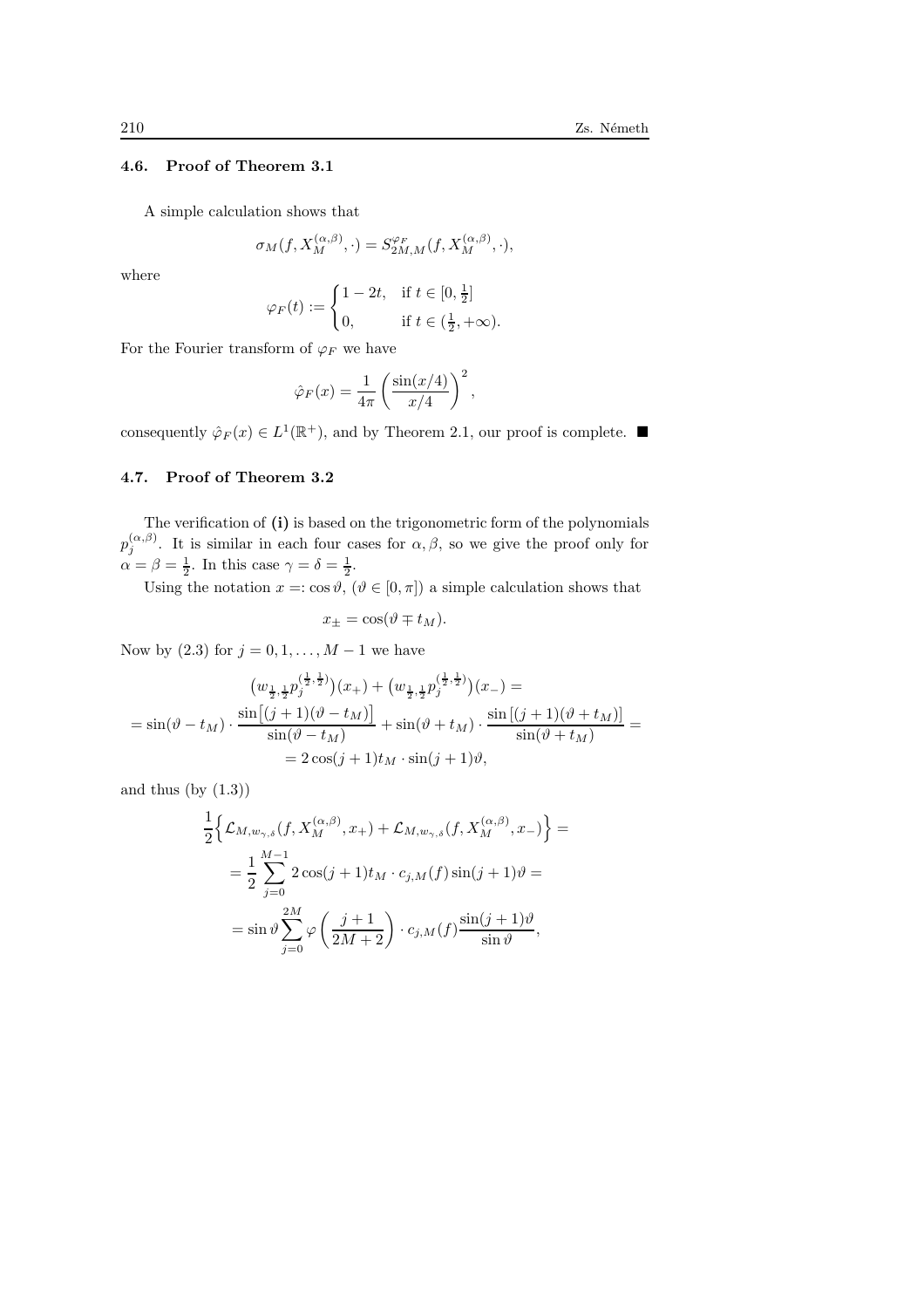where

$$
\varphi\left(\frac{j+1}{M+2}\right) = \cos(j+1)t_M = \cos\frac{(j+1)\pi}{2M+2}
$$

for  $j = 0, 1, ..., M - 1$ , and  $\varphi\left(\frac{j+1}{M+2}\right) = 0$ , otherwise.

Consequently

$$
\frac{1}{2} \Big\{ \mathcal{L}_{M,w_{\gamma,\delta}}(f, X_M^{(\alpha,\beta)}, x_+) + \mathcal{L}_{M,w_{\gamma,\delta}}(f, X_M^{(\alpha,\beta)}, x_-) \Big\} =
$$
  
=  $w_{\frac{1}{2},\frac{1}{2}} \cdot S_{2M,M}^{\varphi_G}(f, X_M^{(\frac{1}{2},\frac{1}{2})}, x).$ 

(ii) For the Fourier transform of  $\varphi_G$  we have

$$
\hat{\varphi}_G(x) = \frac{\sin(x - \pi)/2}{x^2 - \pi^2} \qquad (x \in \mathbb{R}^+),
$$

so  $\hat{\varphi}_G \in L^1(\mathbb{R}^+)$ . By Theorem 2.1, we obtain our statement.

## 4.8. Proof of Theorem 3.3

An easy calculation shows that

$$
\hat{\varphi}_{\kappa}(x) = \frac{1}{2(1-\kappa)\pi} \frac{\sin^2(x/2) - \sin^2(1+\kappa)x}{(x/2)^2} \qquad (x \in \mathbb{R}^+),
$$

so  $\hat{\varphi}_{\kappa} \in L^1(\mathbb{R}^+)$ , and also

$$
\varphi_{\kappa}(t) + \varphi_{\kappa}(1-t) = 1 \qquad (t \in [0,1]),
$$

thus from Theorem 2.1 and 2.2 we obtain the statement.

#### 4.9. Proof of Theorem 3.4

(i) The summation function  $\varphi_H$  obviously satisfies the symmetry property of Theorem 2.2, which proves the interpolatory properties (3.1).

For the proof of (3.2) we shall use the following result regarding some values of the derivatives of the functions  $w_{\gamma,\delta}p_j^{(\alpha,\beta)}$ .

**Lemma 4.4.** Let  $|\alpha| = |\beta| = \frac{1}{2}$  and  $(\gamma, \delta)$  is given by (2.6). Fix the positive integer M. Then for any node  $x_{k,M} \in X_M^{(\alpha,\beta)}$  we have

$$
(2M - j + \gamma + \delta) \left(w_{\gamma,\delta} p_j^{(\alpha,\beta)}\right)'(x_{k,M}) = (j + \gamma + \delta) \left(w_{\gamma,\delta} p_{2M-j}^{(\alpha,\beta)}\right)'(x_{k,M}),
$$
  
where  $j = 0, 1, ..., M - 1$ .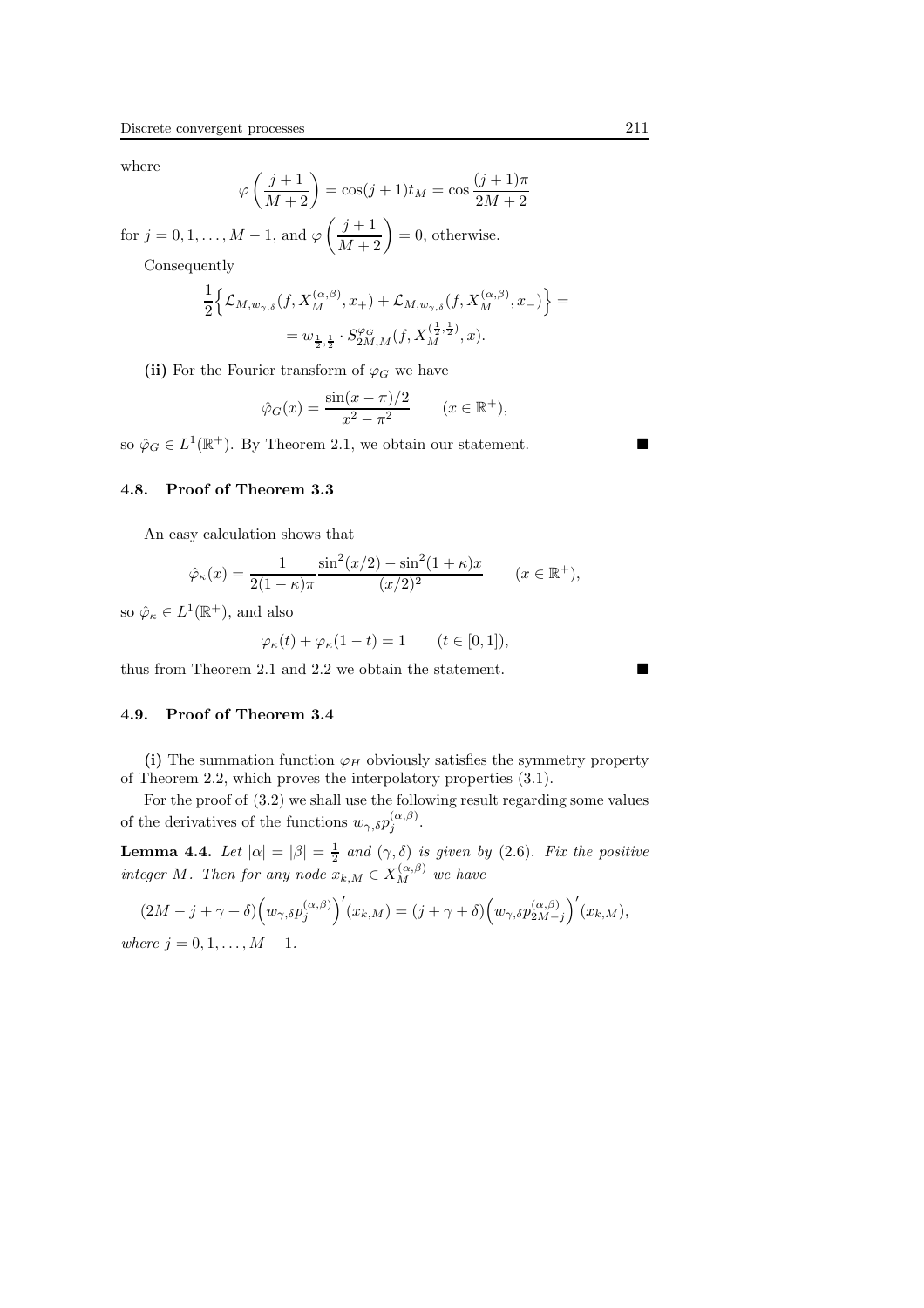Proof. The proof is based on the trigonometric form of the polynomials  $p_j^{(\alpha,\beta)} =: p_j$ , and is similar in each four cases for  $\alpha, \beta$ , so we give the proof only for  $\alpha = \beta = \frac{1}{2}$ . In this case  $\gamma = \delta = \frac{1}{2}$ ,

$$
X_M^{(\frac{1}{2},\frac{1}{2})} \ni x_{k,M} = \cos \frac{k\pi}{M+1} =: \cos \vartheta_{k,M},
$$

and by (2.3)

$$
(w_{\frac{1}{2},\frac{1}{2}} p_j)(x) = \sin ((j + 1) \arccos x),
$$
  $(j = 0, 1, ..., M - 1).$ 

For an arbitrary  $j = 0, 1, ..., M - 1$  and  $\vartheta \in [0, \pi]$  we have

$$
\left(w_{\frac{1}{2},\frac{1}{2}} p_j\right)'(\cos\vartheta) = \sqrt{\frac{2}{\pi}} \frac{(j+1)\cdot\cos(j+1)\vartheta}{\sin\vartheta},
$$

and since

$$
\cos\frac{(j+1)k\pi}{M+1} = \cos\frac{(2M+2-(2M-j+1))k\pi}{M+1} = \cos\frac{(2M-j+1)k\pi}{M+1},
$$

thus

$$
\left(w_{\frac{1}{2},\frac{1}{2}} p_j\right)'(x_{k,M}) = \sqrt{\frac{2}{\pi}} \frac{(j+1)\cdot \cos(2M-j+1)\vartheta_{k,M}}{\sin \vartheta_{k,M}}, \qquad (x_{k,M} \in X_M).
$$

Observe that the expression on the right side equals to

$$
\frac{j+1}{2M-j+1} \cdot \sqrt{\frac{2}{\pi}} \frac{(2M-j+1) \cdot \cos(2M-j+1) \vartheta_{k,M}}{\sin \vartheta_{k,M}} =
$$

$$
= \frac{j+1}{2M-j+1} \left( w_{\frac{1}{2},\frac{1}{2}} p_{2M-j} \right)' (x_{k,M}),
$$

proving our statement.

Let  $\varphi := \varphi_H$ . Then we have

$$
\left(w_{\gamma,\delta}S_{2M,M}^{\varphi}(f,X_M^{(\alpha,\beta)},\cdot)\right)'=\sum_{j=0}^{2M}\varphi\left(\frac{j+\gamma+\delta}{2M+2\gamma+2\delta}\right)c_{j,M}(f)\cdot(w_{\gamma,\delta}p_j)'.
$$

By (4.3), this equals to

$$
\sum_{j=0}^{M-1} \left[ \varphi\left(\frac{j+\gamma+\delta}{2M+2\gamma+2\delta}\right) (w_{\gamma,\delta}p_j)' - \varphi\left(\frac{2M-j+\gamma+\delta}{2M+2\gamma+2\delta}\right) (w_{\gamma,\delta}p_{2M-j})' \right] \cdot c_{j,M}(f).
$$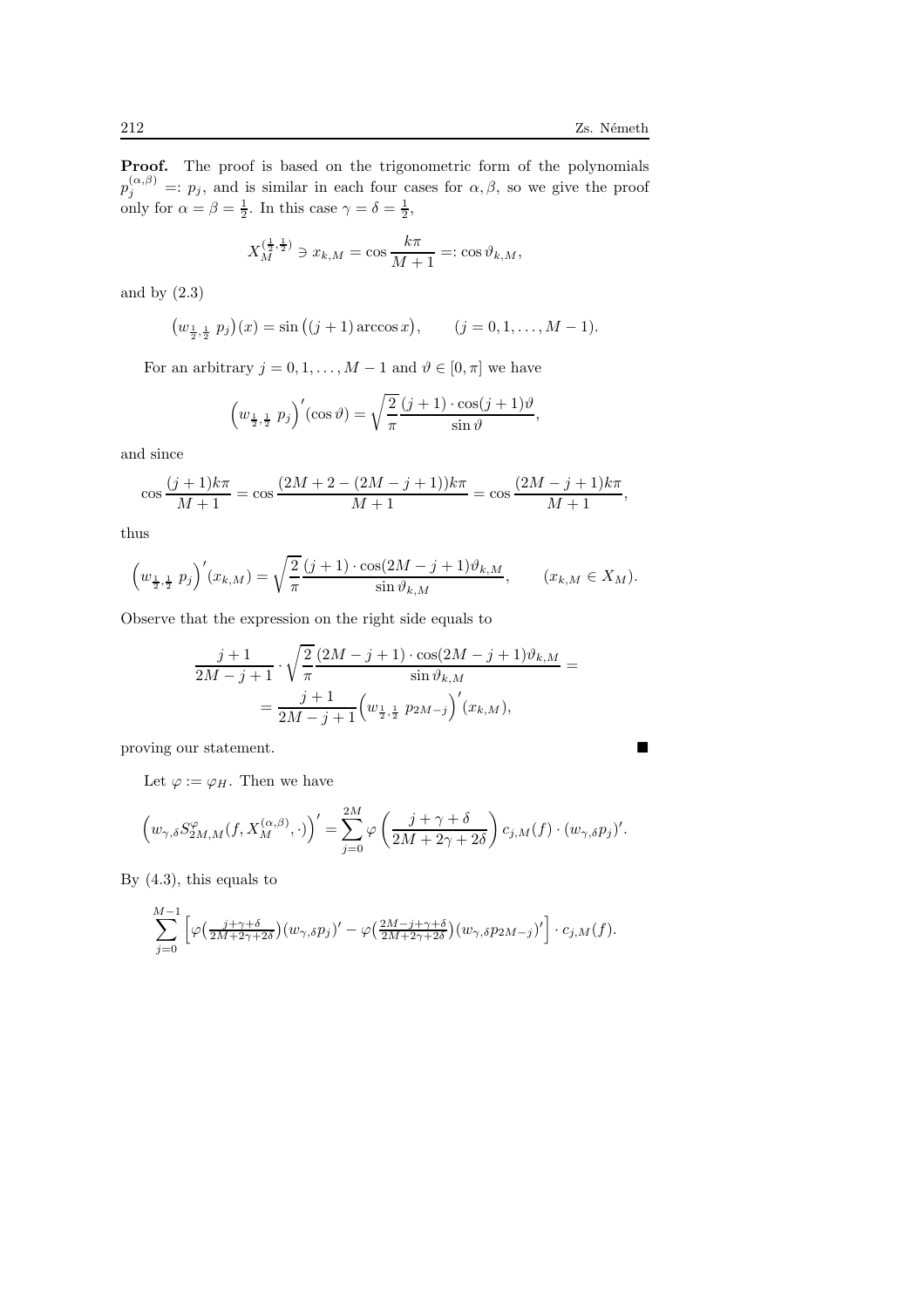Using

$$
\varphi\left(\frac{j+\gamma+\delta}{2M+2\gamma+2\delta}\right)+\varphi\left(1-\frac{j+\gamma+\delta}{2M+2\gamma+2\delta}\right)=1.
$$

and Lemma 4.4 together leads us to

$$
\left(w_{\gamma,\delta}S_{2M,M}^{\varphi}(f,X_M,\cdot)\right)'(x_{k,M}) =
$$
\n
$$
= \sum_{j=0}^{M-1} \left[\varphi\left(\frac{j+\gamma+\delta}{2M+2\gamma+2\delta}\right) - \frac{2M-j+\gamma+\delta}{j+\gamma+\delta}\left(1-\varphi\left(\frac{j+\gamma+\delta}{2M+2\gamma+2\delta}\right)\right)\right].
$$
\n
$$
\cdot c_{j,M}(f)(w_{\gamma,\delta}p_j)'(x_{k,M}),
$$

which equals to 0 for every  $x_{k,M} \in X_M$  if

$$
\frac{2M+2\gamma+2\delta}{j+\gamma+\delta}\cdot\varphi\left(\frac{j+\gamma+\delta}{2M+2\gamma+2\delta}\right)-\frac{2M-j+\gamma+\delta}{j+\gamma+\delta}=0
$$

for  $j = 0, 1, \ldots, M - 1$ , or in another form,

$$
\varphi\left(\frac{j+\gamma+\delta}{2M+2\gamma+2\delta}\right) = 1 - \frac{j+\gamma+\delta}{2M+2\gamma+2\delta}, \qquad (j = 0, 1, \dots, M-1).
$$

Since  $\varphi_H$  satisfies this condition and the interpolatory condition as well, so the proof of (3.2) is complete.

(ii) Since

$$
\hat{\varphi}_H(x) = \frac{1}{2\pi} \left( \frac{\sin(x/2)}{x/2} \right)^2 \qquad (x \in \mathbb{R}^+)
$$

belongs to  $L^1(\mathbb{R}^+)$ , therefore by Theorem 2.1 we obtain the statement.

#### References

- [1] Bernstein, S.N., On trigonometric interpolation by the method of least squares (in Russian), Doklady Akademii Nauk SSSR, 4 (1934), 1–8.
- [2] Bernstein, S.N., Sur une classe de formules d'interpolation, Collected Works, Vol. II, Moscow, 1954, 146–154. (Russian)
- [3] Bokor, J. and F. Schipp, Approximate identification in Laguerre and Kautz bases, Automatica, 34 (4) (1998), 463–468.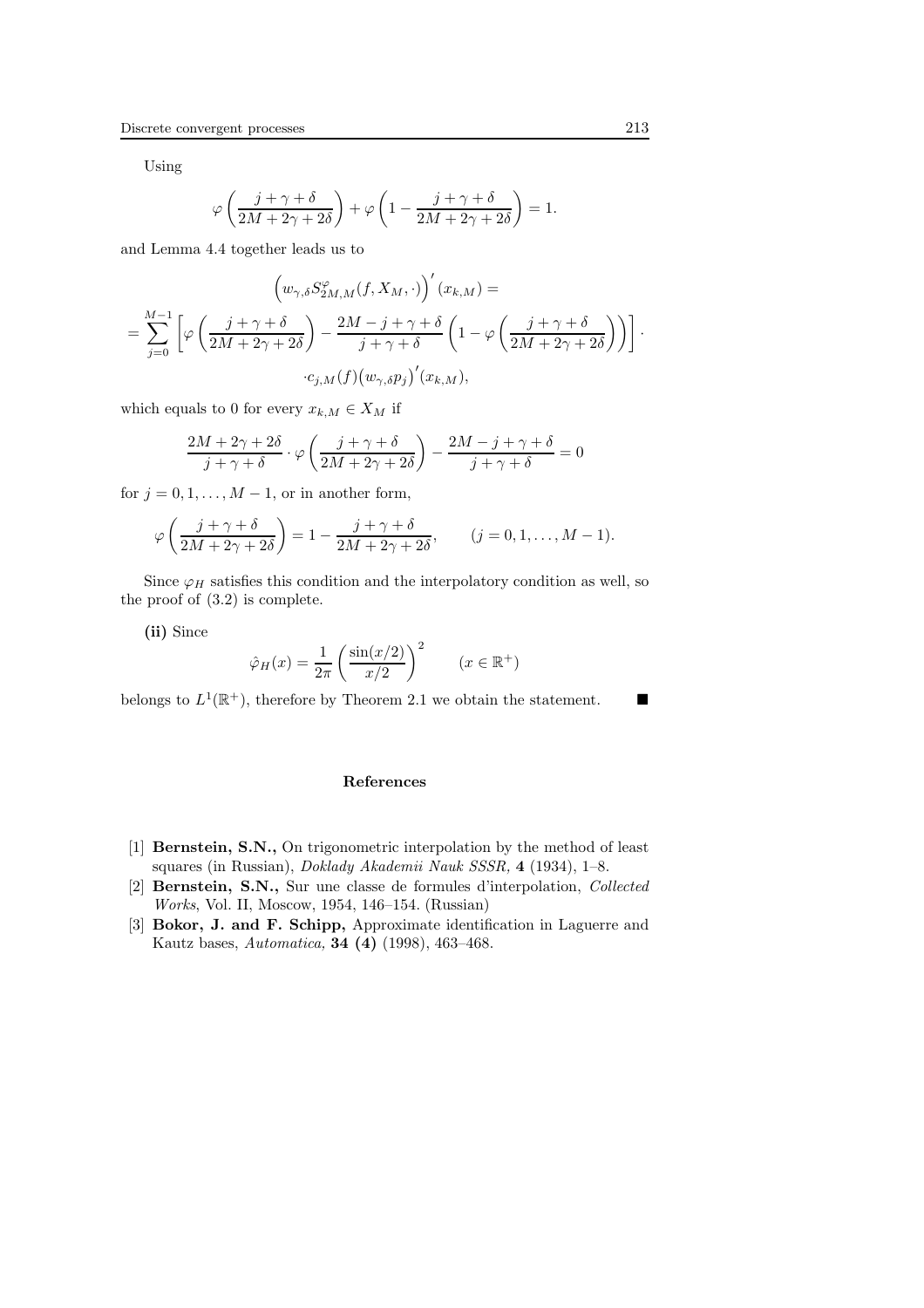- [4] Chripkó,  $\vec{A}$ ., On the weighted Grünwald–Rogosinski process, Annales Univ. Sci. Budapest., Sect. Math., submitted
- [5] **Erdős, P.,** On some convergence properties of the interpolation polynomials, Ann. of Math., 44 (1943), 330–337.
- [6] Grünwald,  $\mathbf{G}$ ., On a convergence theorem for the Lagrange interpolation polynomials, Bull. Amer. Math. Soc., 47 (1941), 271–275.
- [7] **Horváth, A.P.,**  $\rho(w)$ -normal point systems, Acta Math. Hungar., 85 (1999), 9–27.
- [8] Marcinkiewicz, J., Sur l'interpolation I, II, Studia Math., 6 (1936), 1–17 and 67–81.
- [9] Mason, J.C. and D.C. Handscomb, Chebyshev Polynomials, CRC Press LLC, Boca Raton, Florida, 2003.
- [10] Mastroianni, G. and G.V. Milovanović, *Interpolation Processes: Ba*sic Theory and Applications, Springer-Verlag, Berlin-Heidelberg, 2008.
- [11] Mastroianni, G. and J. Szabados, Hermite–Fejér interpolation with Jacobi weights, Studia Sci. Math. Hungar., 48 (2011), 408–420.
- [12] Natanson, G.M. and V.V. Zuk, Trigonometric Fourier Series and Approximation Theory (Russian), Izdat. Leningrad Unta, Leningrad, 1983.
- [13] Schipp, F. and J. Bokor,  $L^{\infty}$  System Approximation Algorithms Generated by  $\varphi$  Summations, Automatica, 33 (11) (1997), 2019–2024.
- [14] Schipp, F. and F. Weisz, Multi-dimensional discrete summability,  $Acta$ Sci. Math. (Szeged), 75 (2009), 219–231.
- [15] Szabados, J. and P. Vértesi, *Interpolation of Functions*, World Sci. Publ., Singapore-New Jersey-London-Hong Kong, 1990.
- [16] Szegő, G., Orthogonal Polynomials, AMS Coll. Publ., Vol. 23, Providence, 1978.
- [17] Szili, L., Uniform convergent discrete processes on the roots of four kinds of Chebyshev polynomials, Annales Univ. Sci. Budapest., Sect. Math., 44 (2002), 35–62.
- [18] Szili, L. and P. Vértesi, Some Erdős-type convergence processes in weighted interpolation, in: Advanced Problems in Contructive Approximation (eds. M. D. Buchmann and D. H. Mache), International Series of Numerical Mathematics Vol. 142., Birkhaüser Verlag (Basel, 2002), pp. 237–253.
- [19] Szili, L. and P. Vértesi, On uniform convergence of sequences of certain linear operators, Acta Math. Hungar., **91 (1–2)** (2001), 159–186.
- [20] **Szili, L. and P. Vértesi,** On summability of weighted Lagrange interpolation. I (General weights), Acta Math. Hungar., 101 (4) (2003), 323–344.
- [21] Szili, L. and P. Vértesi, On summability of weighted Lagrange interpolation. III (Jacobi weights), Acta Math. Hungar.,  $104$  (1–2) (2004), 39–62.